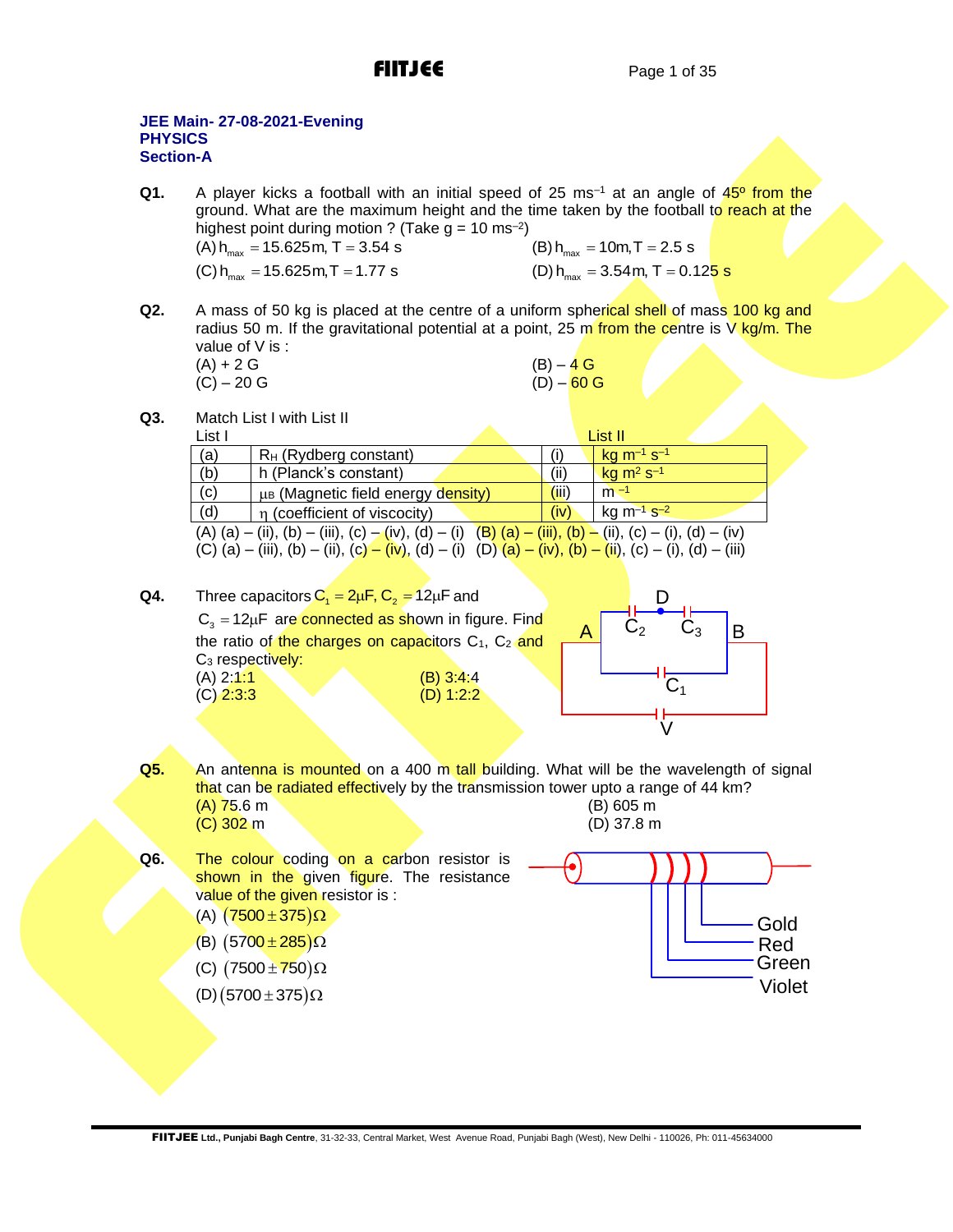**Q7.** A coaxial cable consists of an inner wire of radius 'a' surrounded by an outer shell of inner and outer radii 'b' and 'c' respectively. The inner wire carries an electric current i<sub>0</sub>, which is distributed uniformly across cross-sectional area. The outer shell carries an equal current in opposite direction and distributed uniformly. What will be the ratio of the magnetic field at a distance x from the axis when (i)  $x < a$  and (ii)  $a < x < b$ ?

(A) 
$$
\frac{x^2}{a^2}
$$
  
(C)  $\frac{a^2}{x^2}$ 

x

**Q8.** The boxes of masses 2 kg and 8 kg are connected by a massless string<br>passing over smooth pullevs. over smooth pulleys. Calculate the time taken by box of mass 8 kg to strike the ground starting from rest. (use  $g = 10 \text{ m/s}^2$ ) (A) 0.25 s (B) 0.4 s (C) 0.34 s (D) 0.2 s

(B) 
$$
\frac{b^2 - a^2}{x^2}
$$
  
\n(D) 
$$
\frac{x^2}{b^2 - a^2}
$$
  
\nEVALUATE: 100

**Q9.** For full scale deflection of total 50 divisions, 50 mV voltage is required in galvanometer. The resistance of galvanometer if its current sensitivity is 2 div/mA will be :<br>(A) 2Q (A)  $2\Omega$  (B)  $4\Omega$ 

| $(M)$ 252     |  | $(D)$ 452        |
|---------------|--|------------------|
| (C) $1\Omega$ |  | $(D)$ 5 $\Omega$ |
|               |  |                  |

**Q10.** For a transistor  $\alpha$  and  $\beta$  are given as  $\alpha = \frac{c}{r}$  and  $\beta = \frac{c}{r}$ E <mark>'B</mark>  $\alpha = \frac{I_c}{I_E}$  and  $\beta = \frac{I_c}{I_B}$ . Then the correct relation between

 $\alpha$  and  $\beta$  will be:  $\alpha$ 

(A) 
$$
\beta = \frac{a}{1 - \alpha}
$$
  
(C)  $\alpha = \frac{\beta}{1 - \beta}$ 

(B)  $\alpha\beta = 1$ (D)  $\alpha = \frac{1-\beta}{\beta}$ 

- **Q11.** A monochromatic neon lamp with wavelength of 670.5 nm illuminates a photo-sensitive material which has a stopping voltage of 0.48 V. What will be the stopping voltage if the source light is changed with another source of wavelength of 474.6 nm? (A) 1.5 V (B) 0.24 V
	- (C) 0.96 V (D) 1.25 V

**Q12.** Figure shows a rod AB, which is bent in a 120<sup>°</sup> circular arc of radius R. A charge (-Q) is uniformly distributed over rod AB. What is the electric field E at the centre of curvature O ?

(A) 
$$
\frac{3\sqrt{3}Q}{8\pi^2 \varepsilon_0 R^2}(-\hat{i})
$$
  
(B) 
$$
\frac{3\sqrt{3}Q}{8\pi^2 \varepsilon_0 R^2}(\hat{i})
$$

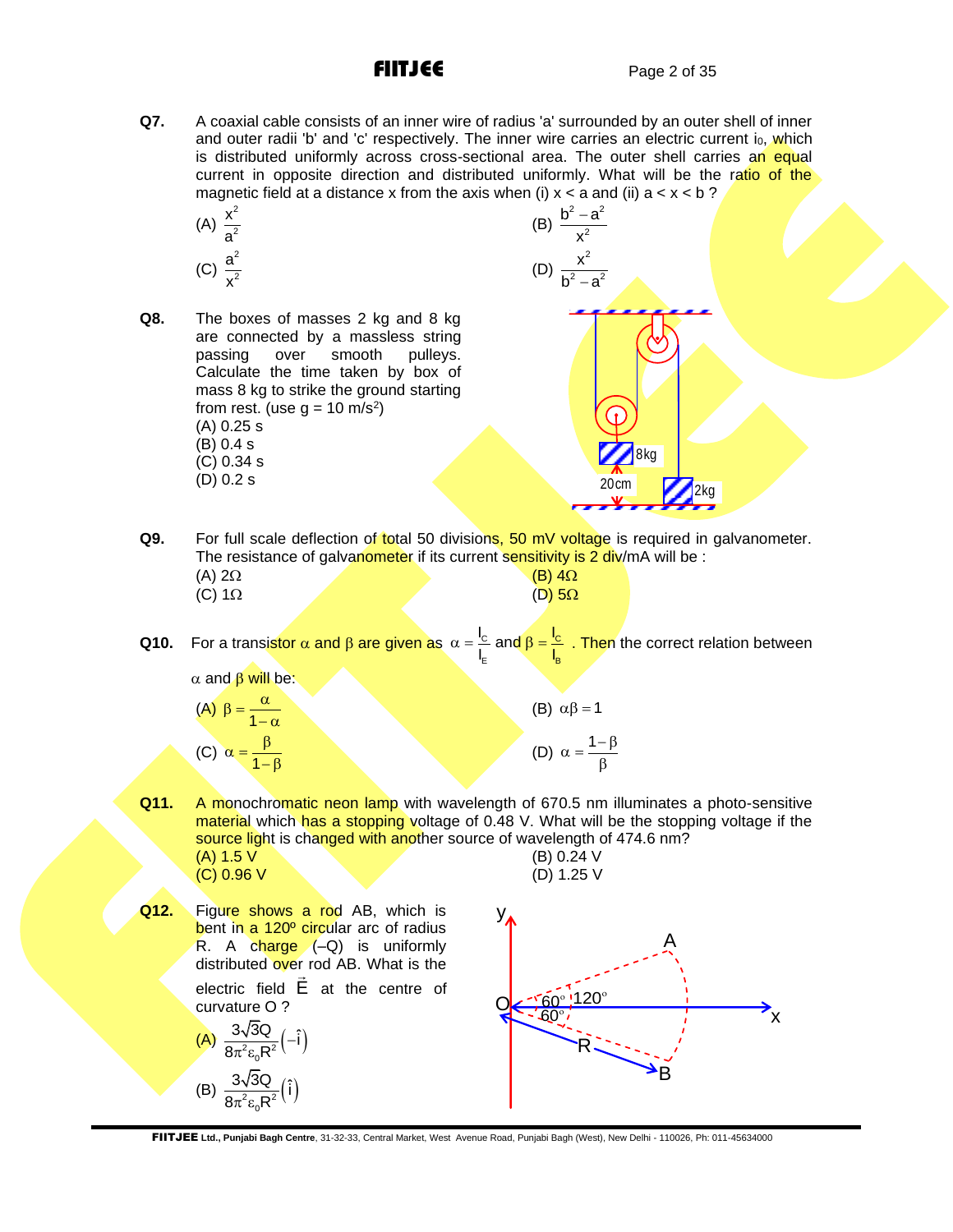(C) 
$$
\frac{3\sqrt{3Q}}{8\pi\varepsilon_0R^2}(\hat{i})
$$
  
(D) 
$$
\frac{3\sqrt{3Q}}{16\pi^2\varepsilon_0R^2}(\hat{i})
$$

**Q13.** A constant magnetic field of 1 T is applied in the  $x > 0$  region. A metallic circular ring of radius 1m is moving with a constant velocity of 1 m/s along the x-axis. At  $t = 0$ , the centre of O of the ring is at  $x = -1$ m. What will be the value of the induced emf in the ring at  $t = 1s$ ? (Assume the velocity of the ring does not change.) (A) 0 V (B)  $2\pi$  V (C) 2 V (D) 1 V



**Q14.** The height of victoria falls is 63 m. What is the difference in temperature of water at the top and at the bottom of fall ?

|              | [Given 1 cal = 4.2 J and specific heat of water = $1$ calg <sup>-1</sup> °C <sup>-1</sup> ] |
|--------------|---------------------------------------------------------------------------------------------|
| (A) 0.147 °C | (B) $14.76^{\circ}$ C                                                                       |
| (C) 1.476 °C | (D) $0.014$ °C                                                                              |

**Q15.** Two discs have moments of intertia I<sub>1</sub> and I<sub>2</sub> about their respective axes perpendicular to the plane and passing through the centre. They are rotating with angular speeds,  $\omega_\text{\tiny{1}}$  and  $\omega_{2}$  respectively and are brought into contact face to face with their axes of rotation coaxial. The loss in kinetic energy of the system in the process is given by:

(A) 
$$
\frac{(l_1 - l_2)^2 \omega_1 \omega_2}{2(l_1 + l_2)}
$$
  
(C) 
$$
\frac{l_1 l_2}{2(l_1 + l_2)} (\omega_1 - \omega_2)^2
$$

(B) 
$$
\frac{l_1 l_2}{(l_1 + l_2)} (\omega_1 - \omega_2)^2
$$
  
(D) 
$$
\frac{(\omega_1 - \omega_2)^2}{2(l_1 + l_2)}
$$

**Q16.** Curved surfaces of a plano-convex lens of refractive index  $\mu$ <sub>1</sub> and a  $plane-concave$  lens of refractive index  $\mu_2$  have equal radius of curvature as shown in figure. Find the ratio of radius of curvature to the focal length of the combined lenses.

$$
(A) \frac{1}{\mu_2 - \mu_1}
$$

$$
\begin{array}{cc} \text{(B)} & \mu_2 - \mu_1 \\ \text{(C)} & 1 \end{array}
$$

(C) 
$$
\frac{1}{\mu_1 - \mu_2}
$$
  
(D)  $\mu_1 - \mu_2$ 



**Q17.** The light waves from two coherent sources have same intensity  $I_1 = I_2 = I_0$ . In interference pattern the intensity of light at minima is zero. What will be the intensity of light at maxima ?  $(A) I_0$  (B) 2  $I_0$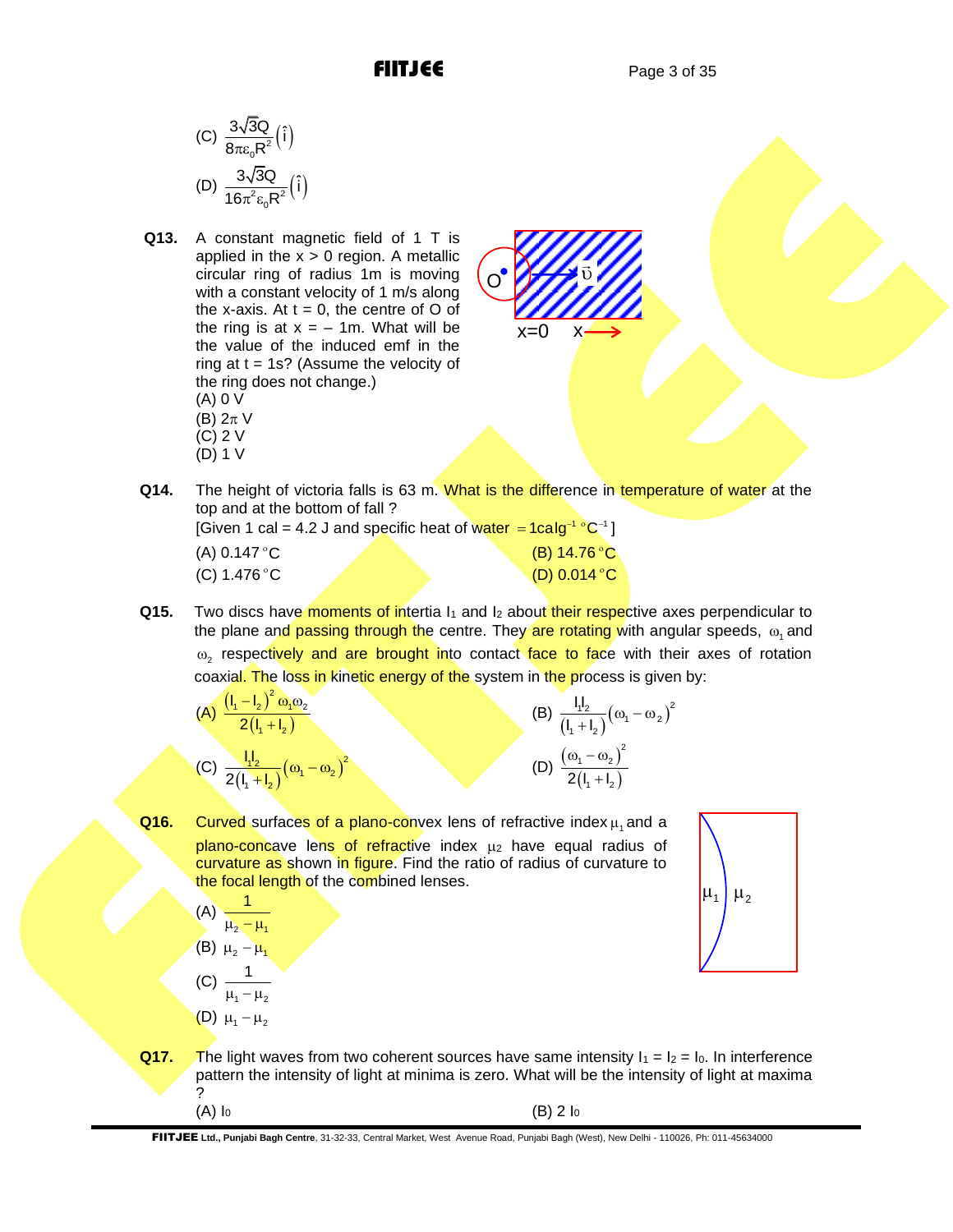| $(C)$ 5 $I_0$ | $(D)$ 4 $I_0$ |
|---------------|---------------|
|---------------|---------------|

**Q18.** If force (F), length (L) and time (T) are taken as the fundamental quantities. Then what will be the dimension of density :

| (A) $\lceil FL^{-3}T^2 \rceil$ |  |
|--------------------------------|--|
| (C) $\lceil FL^{-4}T^2 \rceil$ |  |

**Q19.** If the rms speed of oxygen molecules at 0°C is 160 m/s, find the rms speed of hydrogen molecules at 0°C.

|  | (A) 332 m/s                            |
|--|----------------------------------------|
|  | $($ $\cap$ $\Lambda$ $\cap$ $m$ $\sim$ |

(B)  $640 \text{ m/s}$ (C) 40 m/s (D) 80 m/s

 $(B)$   $\left[ FL^{-5}T^2 \right]$ 

 $(D)$   $\left[ FL^{-3}T^{3} \right]$ 

**Q20.** Water drops are falling from a nozzle of a shower onto the floor, from a height of 9.8 m. The drops fall at a regular interval of time. When the first drop strikes the floor, at that instant, the third drop begins to fall. Locate the position of second drop from the floor when the first drop strikes the floor.

(A) 7.35 m (B) 2.45 m (B) 2.45 m (B) 2.45 m  $(C)$  2.94 m

# **Section-B**

**Q1.** The ratio of the equivalent resistance of the network (shown in figure) between the points a and b when switch is open and switch is closed is  $x : 8$ . The value of  $x$  is  $\qquad \qquad$ .



- **Q2.** A heat engine operates between a cold reservoir at temperature  $T_2 = 400$  K and a hot reservoir at temperature  $T_1$ . It takes 300 J of heat from the hot reservoir and delivers 240 J of heat to the cold reservoir in a cycle. The minimum temperature of the hot reservoir has to be **All Accord K.**
- **Q3.** A plane electromagnetic wave with frequency of 30 MHz travels in free space. At particular point in space and time, electric field is 6 V/m. The magnetic field at this point  $\frac{1}{2}$  will be  $x \times 10^{-8}$  T. The value of x is \_\_\_\_\_.
- **Q4.** A tuning fork is vibrating at 250 Hz. The length of the shortest closed organ pipe that will resonate with the tuning fork will be cm. (Take speed of sound in air as 340 ms<sup>-1</sup>)
- **Q5.** X different wavelengths may be observed in the spectrum from a hydrogen sample if the atoms are excited to states with principal quantum number  $n = 6$  ? The value of X is \_\_\_\_\_\_\_.
- **Q6.** A zener diode of power rating 2W is to be used as a voltage regulator. If the zener diode has a breakdown of 10 V and it has to regulate voltage fluctuated between 6 V and 14 V, the value of  $R_s$  for safe operation should be  $\Omega$ .

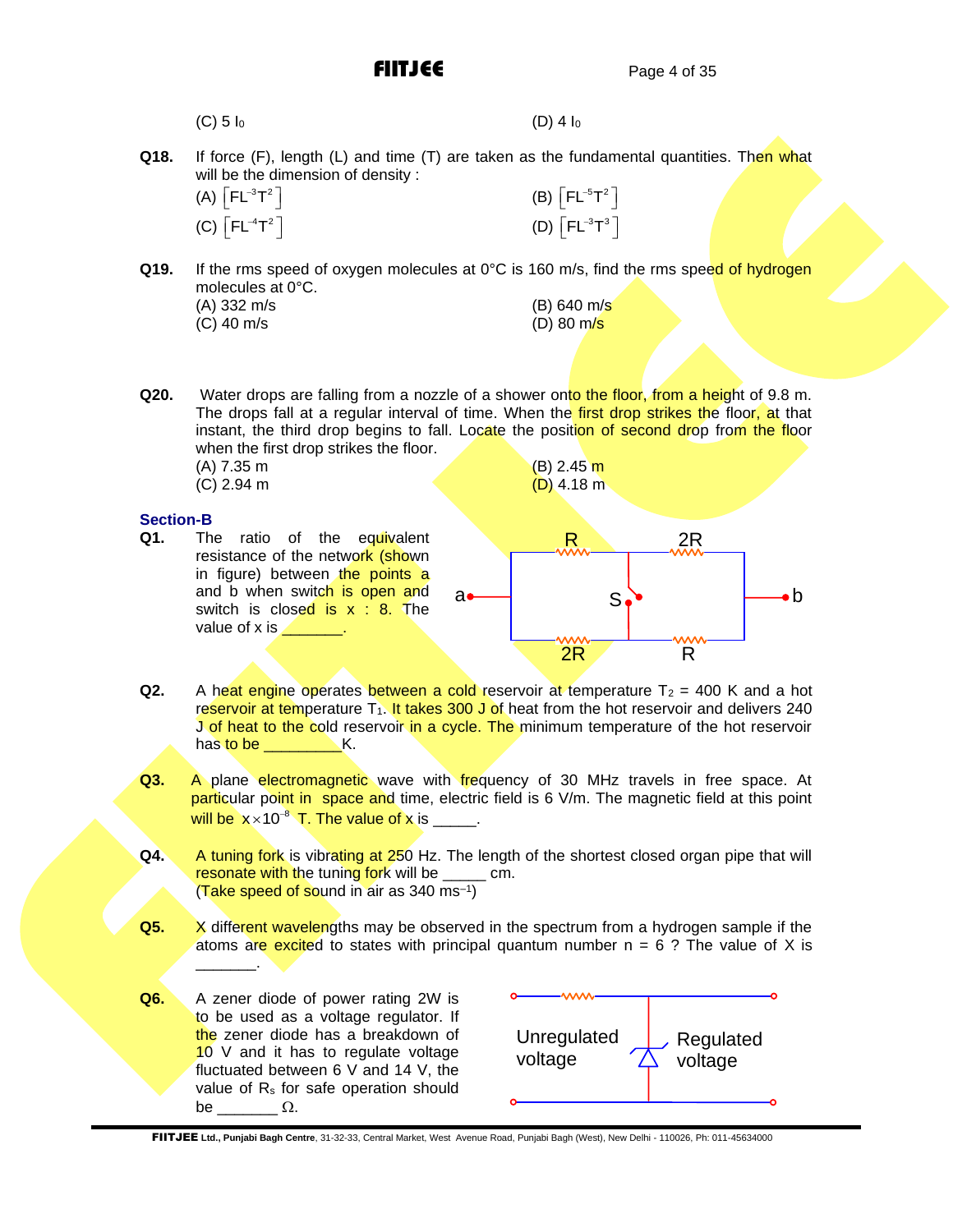**Q7.** Two simple harmonic motion, are represented by the equations  $y_1 = 10 \sin \left( 3\pi t + \frac{\pi}{3} \right)$ Two simple harmonic motion, are represented by the equations  $y_1 = 10 \sin \left(3\pi t + \frac{\pi}{3}\right)$ <br>  $y_2 = 5 \left(\sin 3\pi t + \sqrt{3} \cos 3\pi t\right)$ 

Ratio of amplitude of  $y_1$  to  $y_2 = x:1$ . The value of x is

**Q8.** A bullet of 10 g, moving with velocity v, collides head-on with the stationary bob of a pendulum and recoils with velocity 100 m/s. The length of the pendulum is 0.5 m and mass of the bob is 1 kg. The minimum value of  $v =$  $\frac{m}{s}$  so that the pendulum describes a circle. (Assume the string to be inextensible and  $g = 10 \text{ m/s}^2$ )



- **Q9.** An ac circuit has an inductor and a resistor of resistance R in series, such that  $X_L = 3R$ . Now, a capacitor is added in series such that  $X<sub>C</sub> = 2R$ . The ratio of new power factor with the old power factor of the circuit is  $\sqrt{5}$  : x The value of x is \_\_\_\_\_.
- **Q10.** Wires W<sub>1</sub> and W<sub>2</sub> are made of same material having the breaking stress of 1.25 $\times$ 10<sup>9</sup> N/m<sup>2</sup>. W<sub>1</sub> and W<sub>2</sub> have cross-sectional area of  $8 \times 10^{-7}$  m<sup>2</sup> and 4 x 10<sup>-7</sup> m<sup>2</sup>, respectively. Masses of 20 kg and 10 kg hang from them as shown in the figure. The maximum mass that can be placed in the pan without breaking the wires is \_\_\_\_ kg. (Use  $g = 10 \text{ m/s}^2$ )

$$
\begin{array}{c|c}\n & \mathbf{W}_1 \\
 & \mathbf{W}_2 \\
 & \mathbf{10} \text{ kg} \\
 & \mathbf{p}\n\end{array}
$$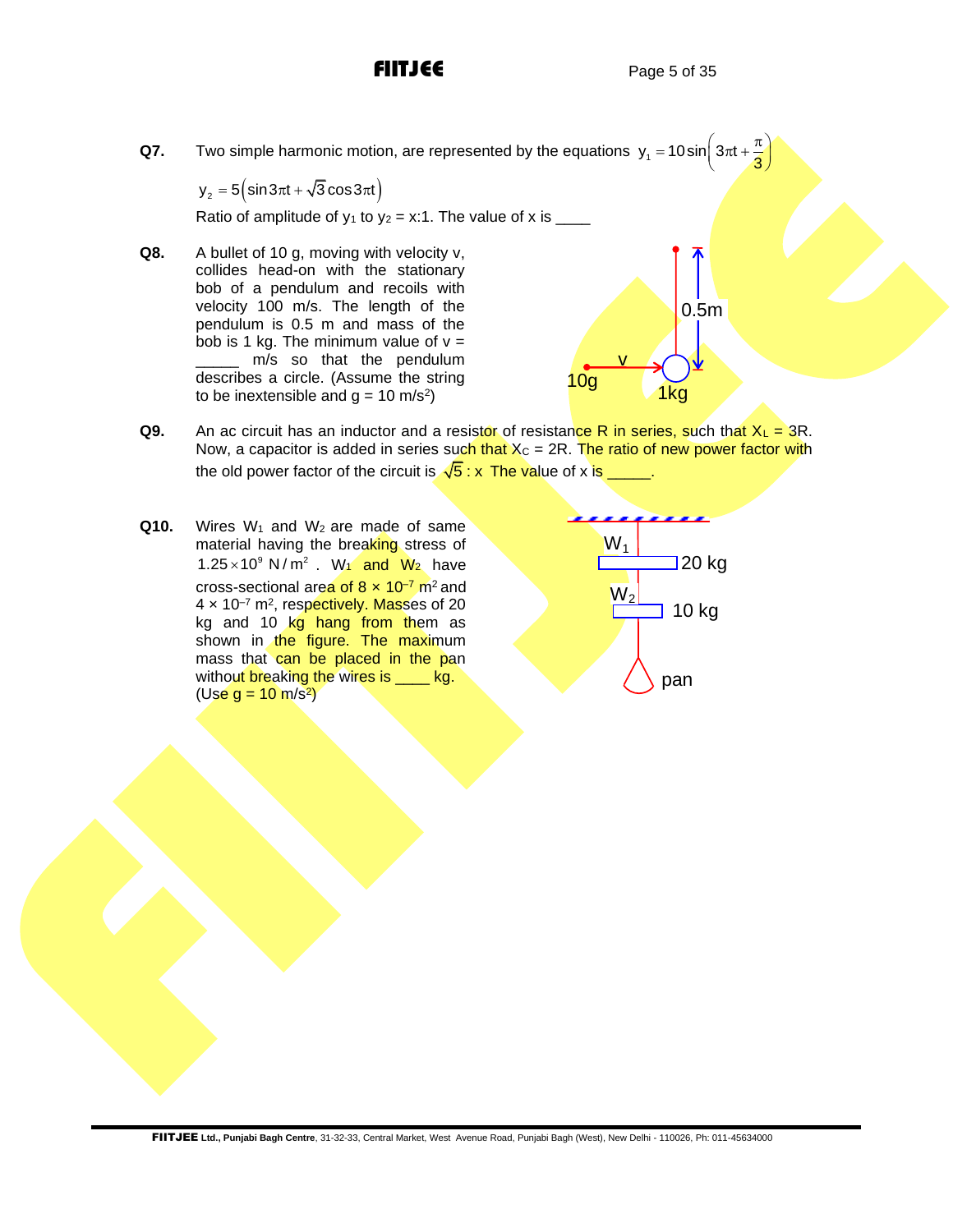# **CHEMISTRY Section-A**

- **Q1.** The oxide that gives  $H_2O_2$  most readily on treatment with  $H_2O$  is : (A)  $Na_2O_2$  (B)  $BaO_2 \cdot 8H_2O$ <br>(C)  $PbO_2$  (D)  $SnO_2$  $(C)$  PbO<sub>2</sub>
- 

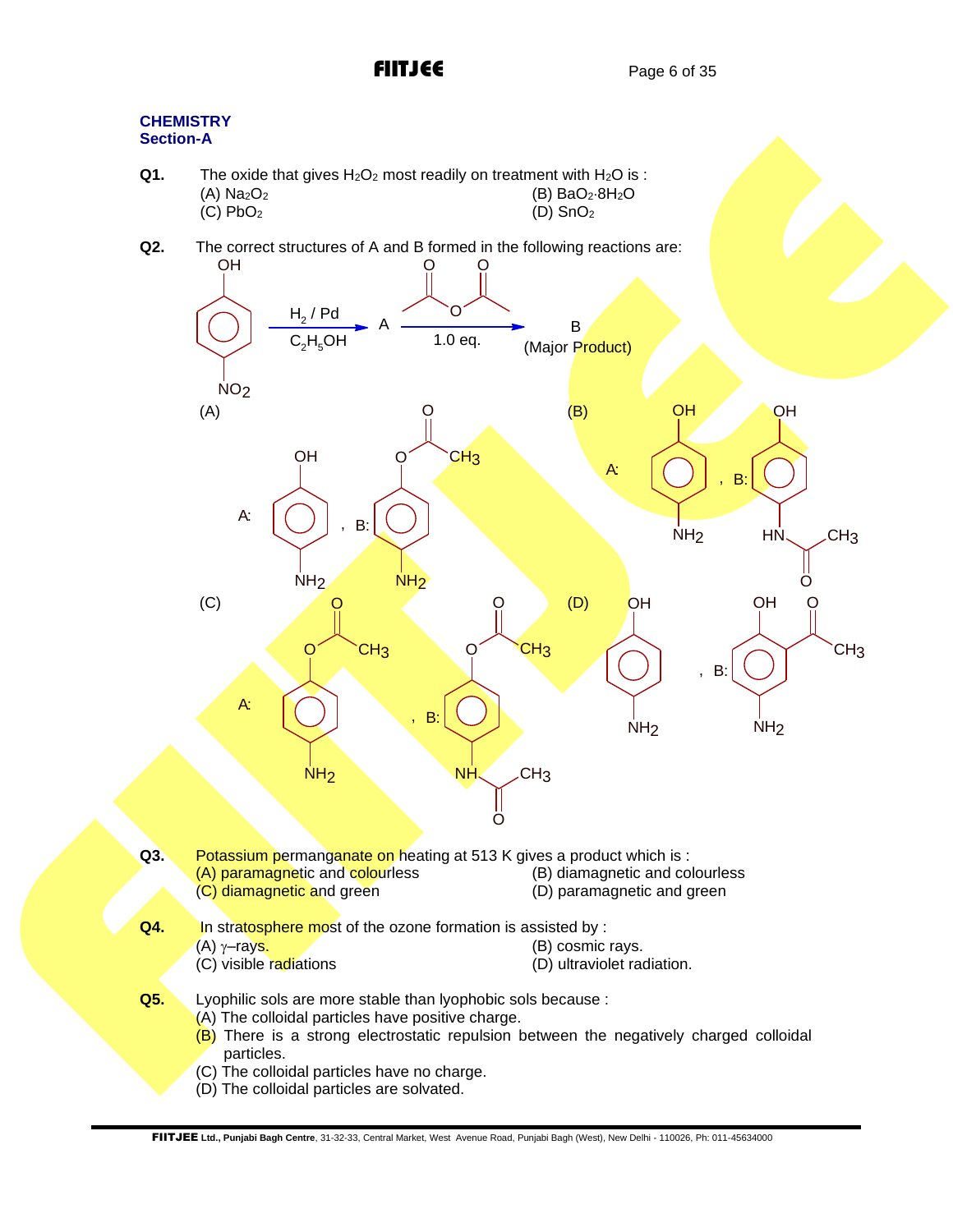- **Q6.** Choose the **correct** statement from the following :
	- (A) The standard enthalpy of formation for alkali metal bromides becomes less negative on descending the group.
	- (B) LiF has least negative standard enthalpy of formation among alkali metal fluorides.
	- (C) The low solubility of CsI in water is due to its high lattice enthalpy.
	- (D) Among the alkali metal halides, LiF is least soluble in water.
- **Q7.** The compound/s which will show significant intermolecular H–bonding is/are:

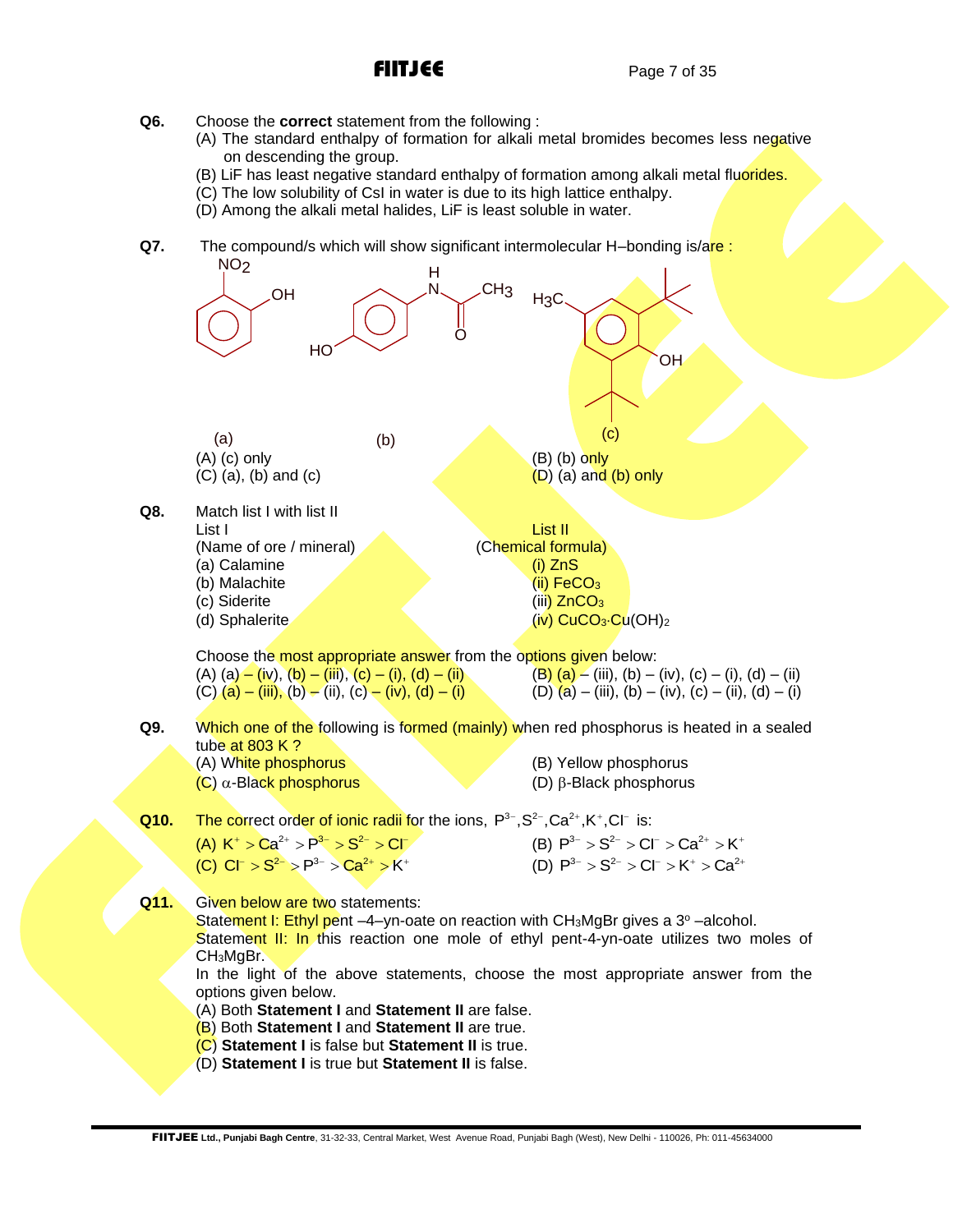

- (A)  $\alpha$  D (+) Glucose and  $\alpha$  D (–) Fructose (B)  $\alpha$  - D - (-) – Glucose and  $\alpha$  - D – (+) – Fructose (C)  $\alpha$  - D - (+) – Glucose and  $\beta$  - D – (–) – Fructose (D)  $\alpha$  - D - (-) – Glucose and  $\beta$  - D – (-) – Fructose
- **Q14.** Which one of the following chemicals is responsible for the production of HCI in the stomach leading to irritation and pain?



**Q15.** The major product of the following reaction, if it occur by S<sub>N</sub><sup>2</sup> mechanism is: OH

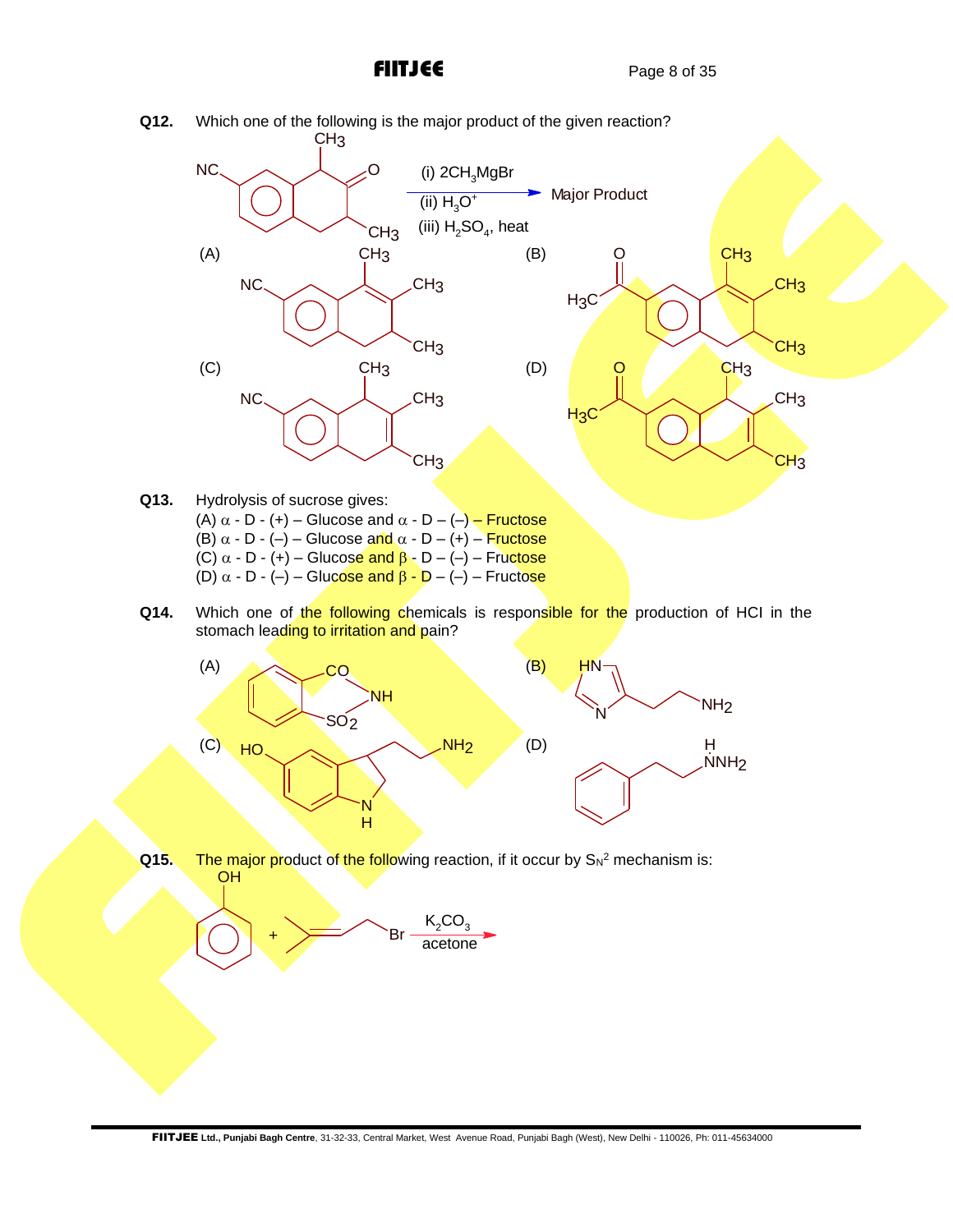O

O

O



- **Q16.** Which one of the following is used to remove most of plutonium from spent nuclear fuel? (A) BrO<sub>3</sub> (B) O<sub>2</sub>F<sub>2</sub> (B) O<sub>2</sub>F<sub>2</sub> (B) O<sub>2</sub>F<sub>2</sub>  $(C)$   $I<sub>2</sub>O<sub>5</sub>$
- **Q17.** Which one of the following reactions will not yield propionic acid? Which one of the following reactions will <mark>not</mark><br>(A) CH<sub>3</sub>CH<sub>2</sub>CH<sub>2</sub>Br + Mg,CO<sub>2</sub> dry ether <mark>/ H<sub>3</sub>O</mark> +Mg,CO<sub>2</sub> dry ether / H<sub>3</sub>O<sup>+</sup> (A) CH<sub>3</sub>CH<sub>2</sub>CH<sub>2</sub>Br + Mg,CO<sub>2</sub> dry ether / H<sub>3</sub>O\*<br>(B) CH<sub>3</sub>CH<sub>2</sub>CH<sub>3</sub> + KMnO<sub>4</sub> (Heat),O<mark>H / H<sub>3</sub>O\*</mark>
	-
	- $(C) CH_{3}CH_{2}CCl_{3} + OH^{-}/H_{3}O^{+}$
	- $(D) CH<sub>3</sub>CH<sub>2</sub>COCH<sub>3</sub> + OI<sup>-</sup>/H<sub>3</sub>O<sup>+</sup>$
- **Q18.** Which one of the following tests used for the identification of functional groups in organic compounds does not use copper reagent? (A) Biuret test for peptide bond (B) Benedict's test<br>(C) Barfoed's test (C) Beliwanoff's test  $(D)$  Seliwanoff's test
- Q19. The addition of dilute NaOH to Cr<sup>3+</sup> salt solution will give:
	- (A) precipitate of  $\left[\text{Cr(OH)}_{\text{e}}\right]^3$  $\left[\mathsf{Cr}\!\left(\mathsf{OH}\right)_{\!6}\right]^{3-}$

(B) precipitate of  $Cr_2O_3(H_2O)$ <sub>n</sub>

(C) precipitate of  $\mathsf{Cr}\big(\mathsf{OH}\big)_3$ 

- (D) a solution of  $\left[ \text{Cr}(\text{OH})_{_4} \right]^{-1}$
- **Q20.** The major product (A) formed in the reaction given below is  $CH<sub>3</sub>-CH<sub>2</sub>-CH-CH<sub>2</sub>-Br$

 $CH_{3}OH$  $+$  CH<sub>3</sub>O (Major Product) A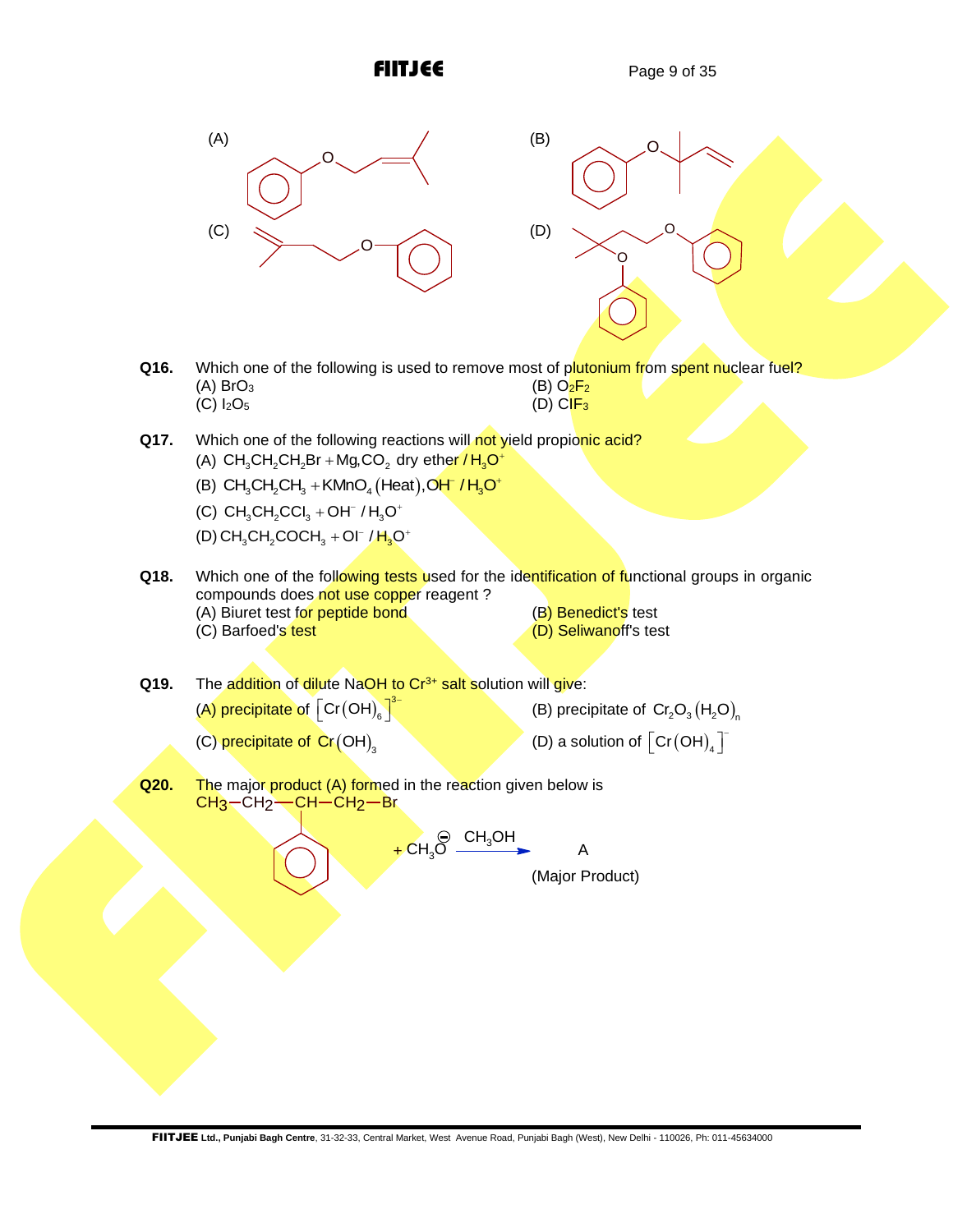

# **Section-B**

- **Q1.** The number of optical isomers possible for  $\left[ \text{Cr} (C_2O_4) \right]$  $\left[\mathsf{Cr}\!\left(\mathsf{C}_2\mathsf{O}_4\right)_3\right]^{3-}$  is \_\_\_\_.
- Q2. The first order rate constant for the decomposition of CaCO<sub>3</sub> at 700 K is 6.36 ×10<sup>-3</sup> s<sup>-1</sup> and activation energy is 209 kJ mol<sup>-1</sup>. Its rate constant (in s<sup>-1</sup>) at 600 K is x×10<sup>-6</sup>. The value of x is \_\_\_\_. (nearest integer).  $\sqrt{\frac{1}{100}}$  Given R = 8.31 J K<sup>-1</sup> mol<sup>-1</sup>;log6.36 × 10<sup>-3</sup> =  $-2.19$ , 10<sup>-4.79</sup> = 1.62 × 10<sup>-5</sup>
- Q3. When 5.1 g of solid NH<sub>4</sub>HS is introduced into a two litre evacuated flask at 27°C, 20% of the solid decomposes into gaseous ammonia and hydrogen sulphide. The  $K<sub>p</sub>$  for the reaction at 27°C is x ×10<sup>-2</sup>. The value of x is \_\_\_\_\_\_\_\_. (Integer answer) [Given R = 0**.**082 L atm K–1 mol–1 ]
- **Q4.** 100 g of propane is completely reacted with 1000 g of oxygen. The mole fraction of carbon dioxide in the resulting mixture is x  $\times 10^{-2}$ . The value of x is \_\_\_\_\_\_\_. (Nearest integer)

 $[Atomic weight : H = 1.008; C = 12.00; O = 16.00]$ 

**Q5.** Data given for the following reaction is as follows:

| <b>Substance</b>                 | $\Delta_{\epsilon}H^0$ (kJ mol <sup>-1</sup> ) | $\Delta S^0$ (J mol <sup>-1</sup> K <sup>-1</sup> ) |
|----------------------------------|------------------------------------------------|-----------------------------------------------------|
| $FeO_{(s)}$                      | $-266.3$                                       | 57.49                                               |
| $\mathbf{C}_{(\text{graphite})}$ |                                                | 5.74                                                |
| $Fe$ <sub>(s)</sub>              |                                                | 27.28                                               |
| CO <sub>(g)</sub>                | $-110.5$                                       | 197.6                                               |

 $\overline{F}eO_{(s)} + C_{(arabite)} \longrightarrow \overline{Fe}_{(s)} + CO_{(q)}$ 

The minimum temperature in K at which the reaction becomes spontaneous is \_\_\_ (Integer answer)

**Q6.** The number of species having non – pyramidal shape among the following is \_\_\_.

| $(A)$ SO <sub>3</sub>  | (B) $NO_3^-$    |
|------------------------|-----------------|
| $(C)$ PCI <sub>3</sub> | (D) $CO_3^{2-}$ |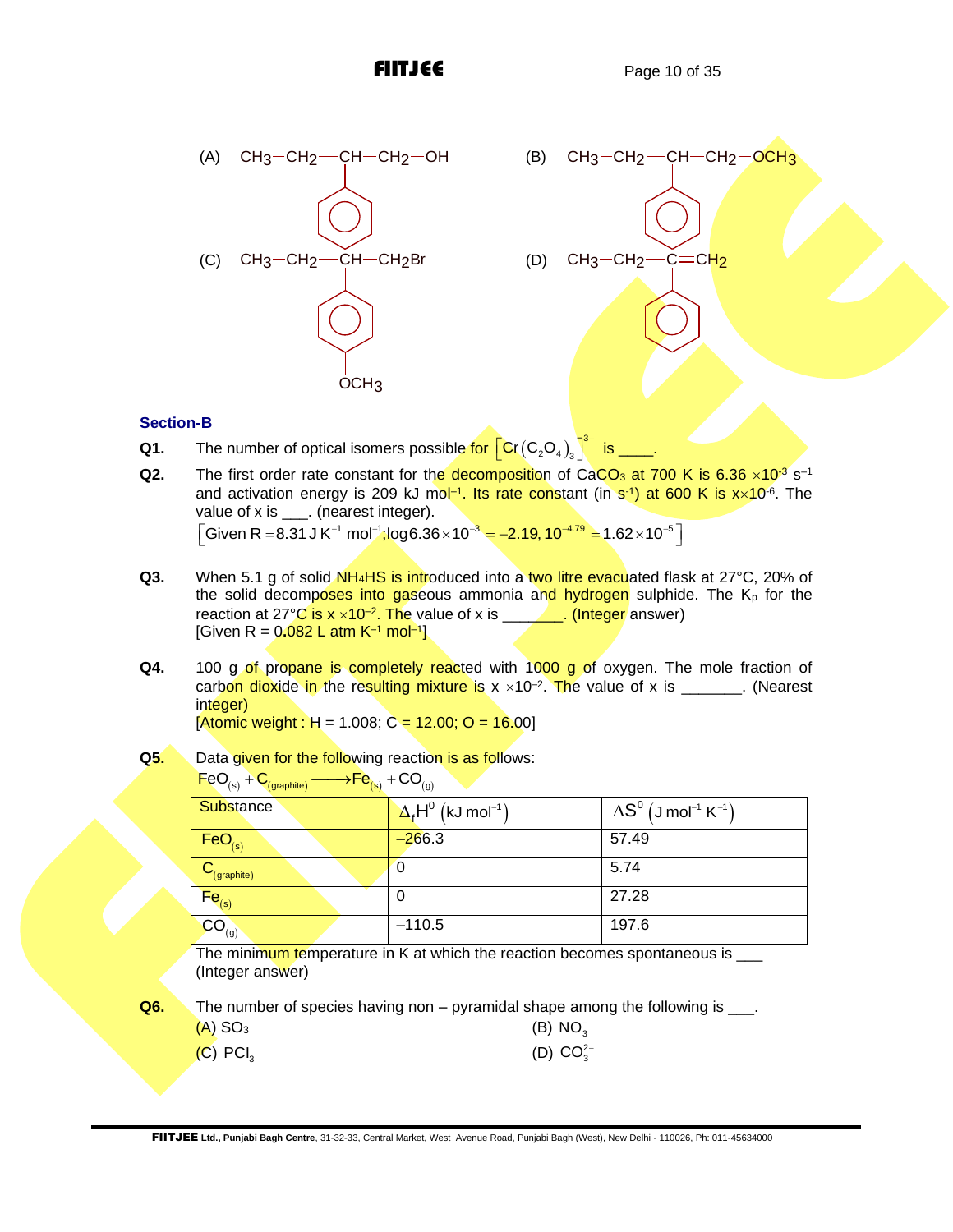- **Q7.** The resistance of a conductivity cell with cell constant 1.14 cm–1 , containing 0.001 M KCl at 298 K is 1500  $\Omega$ . The molar conductivity of 0.001 M KCl solution at 298 K in S cm<sup>2</sup> mol–1 is\_\_\_\_\_\_\_\_\_\_\_. (Integer answer)
- **Q8.** The number of photons emitted by a monochromatic (single frequency) infrared range finder of power 1 mW and wavelength of 1000 nm, in 0.1 second is  $x \times 10^{13}$ . The value of x is \_\_\_\_\_. (Nearest integer)  $(h = 6.63 \times 10^{-34}$  Js,  $c = 3.00 \times 10^8$  ms<sup>-1</sup>)
- **Q9.** Two flasks I and II shown below are connected by a valve of negligible volume.



When the valve is opened, the final pressure of the system in bar is x **x** 10<sup>–2</sup>. The value of x is \_\_\_\_\_\_. (Integer answer) [Assume–Ideal gas; 1 bar = 10<sup>5</sup> Pa; <mark>Molar mass of N<sub>2</sub> =</mark> 28.0 g <mark>mol<sup>–1</sup> ; R = 8.31 J</mark>mol<sup>–1</sup>K<sup>–1</sup>]

**Q10.** 40 g of glucose (Molar mass  $= 180$ ) is mixed with 200 mL of water. The freezing point of solution is **K.** (Nearest integer) [Given : K<sub>f</sub> = 1.86 K kg mol<sup>–1</sup> ; Density of water = <mark>1.00 g cm<sup>–3</sup>; F</mark>reezing point of water  $= 273.15$  K].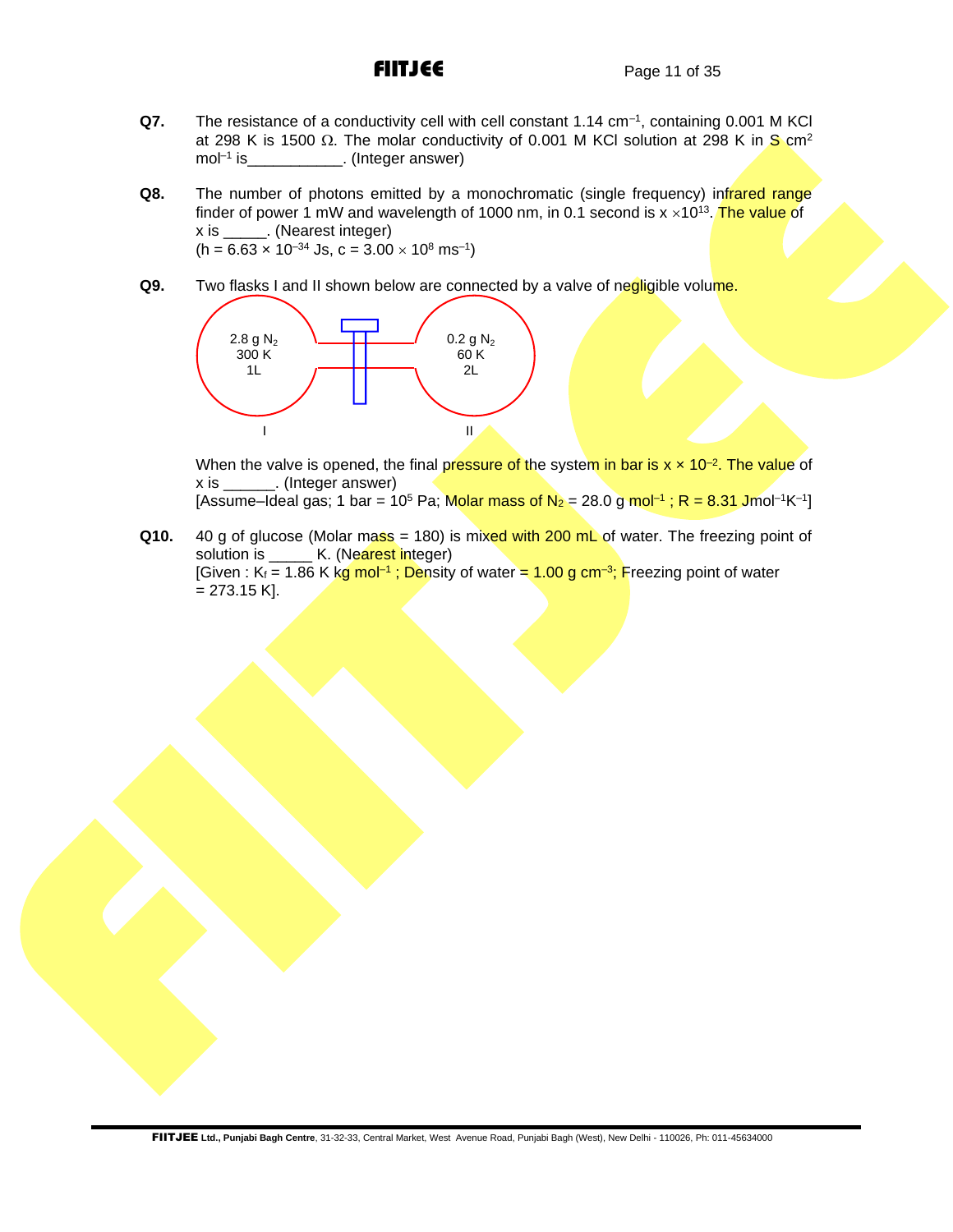(B)  $(q \wedge r) \Rightarrow (p \wedge q)$ 

(D)  $(p \land q) \Rightarrow (r \lor q)$ 

9

# **MATHEMATICS Section-A Q1.** The Boolean expression  $(p \wedge q)$   $\Rightarrow$   $((r \wedge q) \wedge p)$  is equivalent to: (A)  $(p \wedge r) \Rightarrow (p \wedge q)$ (C)  $(p \wedge q) \Rightarrow (r \wedge q)$ **Q2.** Let M and m respectively be the maximum and minimum values of the function

 $f(x) = \tan^{-1}(\sin x + \cos x)$  in  $\left[0, \frac{\pi}{2}\right]$  $\left\lfloor 0, \frac{\pi}{2} \right\rfloor$ . Then the value of  $\tan(M-m)$  is equal to  $(A)$  3−2√2 (B)  $2 + \sqrt{3}$ (C)  $3 + 2\sqrt{2}$ (D)  $2 - \sqrt{3}$ 

 $\left| \right|$   $\pi$ 

**Q3.** The angle between the straight lines, whose direction **cosines are given by the equations**  $2\ell + 2m - n = 0$  and  $mn + nl + lm = 0$ , is:

(A) 
$$
\frac{\pi}{3}
$$
  
\n(B)  $\pi - \cos^{-1}\left(\frac{4}{9}\right)$   
\n(C)  $\cos^{-1}\left(\frac{8}{9}\right)$   
\n(D)  $\frac{\pi}{2}$ 

Q4. The value of the integer 
$$
\int_0^1 \frac{\sqrt{x} dx}{(1+x)(1+3x)(3+x)}
$$
 is:  
\n(A)  $\frac{\pi}{4} \left(1 - \frac{\sqrt{3}}{6}\right)$   
\n(B)  $\frac{\pi}{8} \left(1 - \frac{\sqrt{3}}{2}\right)$   
\n(C)  $\frac{\pi}{4} \left(1 - \frac{\sqrt{3}}{2}\right)$   
\n(D)  $\frac{\pi}{8} \left(1 - \frac{\sqrt{3}}{6}\right)$ 

**Q5.** If

 $(\sqrt{{\sf x}^2-{\sf x}+1}-{\sf a}{\sf x})$  :  $\displaystyle \lim_{x\to\infty}\hspace{-1mm}\left(\textstyle\sqrt{x^2-x+1}-ax\right)=b$  , then the ordered pair (a, b) is :

| (A) $\left(-1, \frac{1}{2}\right)$ | (B) $\left(-1, -\frac{1}{2}\right)$ |
|------------------------------------|-------------------------------------|
| (C) $\left(1, -\frac{1}{2}\right)$ | (D) $\left(1, \frac{1}{2}\right)$   |

Q6. The area of the region bounded by the parabola  $(y-2)^2 = (x-1)$ , the tangent to it at the point whose ordinate is 3 and the  $x - a$ xis is:  $(A)$  4 (B) 9  $(A)$  4 (B) 9 (D) 10

**Q7.** A differential equation representing the family of parabolas with axis parallel to y – axis and whose length of latus rectum is the distance of the point  $(2, -3)$  form the line  $3x + 4y$  $= 5$ , is given by :

| (A) $10 \frac{d^2x}{dy^2} = 11$ | (B) $11 \frac{d^2y}{dx^2} = 10$ |
|---------------------------------|---------------------------------|
| (C) $11 \frac{d^2x}{dy^2} = 10$ | (D) $10 \frac{d^2y}{dx^2} = 11$ |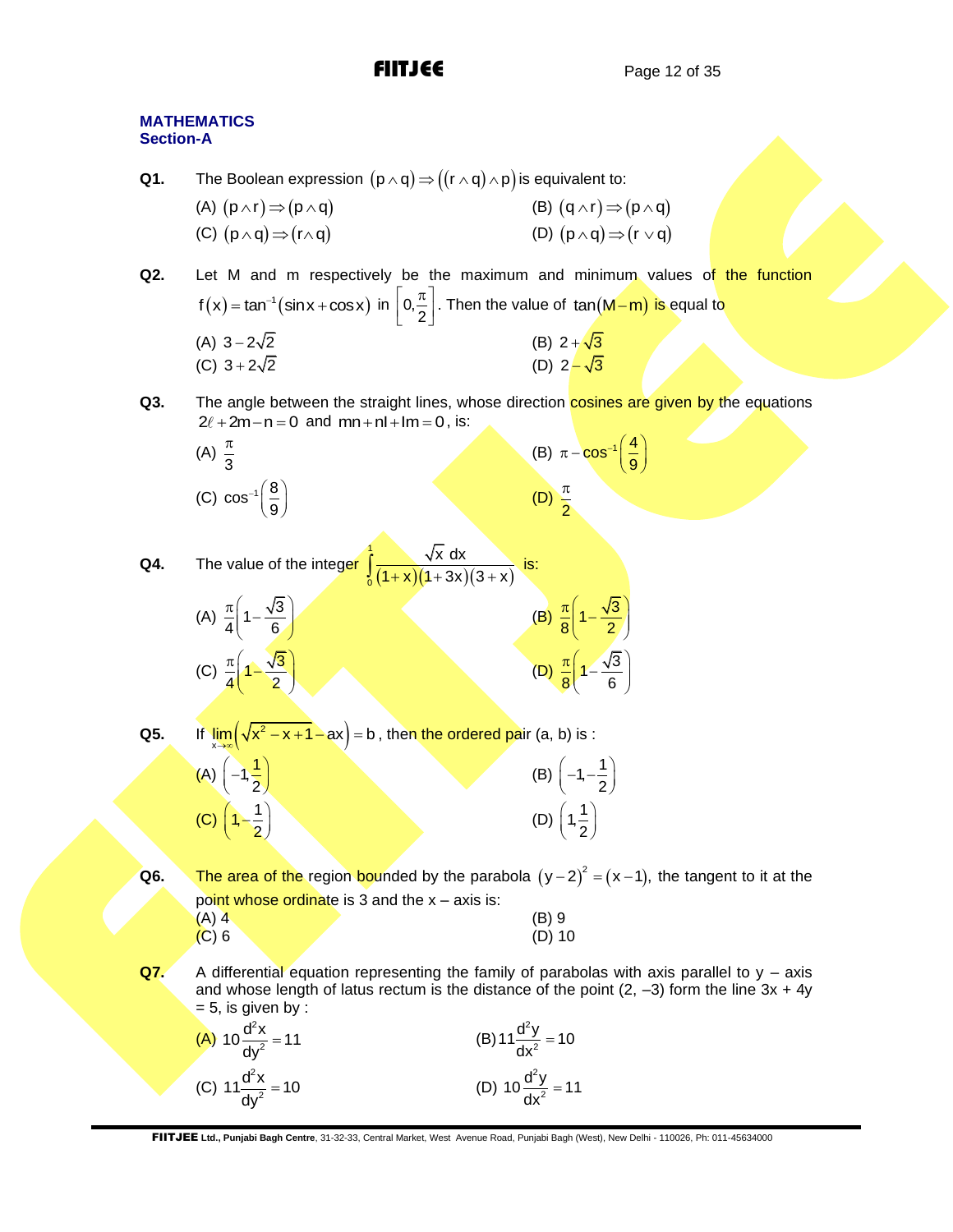**Q8.** The equation of the plane passing through the line of intersection of the planes The equation or the plane passing through the line or intersed<br> $\vec{r}$ . $(\hat{i} + \hat{j} + \hat{k}) = 1$  and  $\vec{r}$ . $(2\hat{i} + 3\hat{j} - \hat{k}) + 4 = 0$  and parallel to the x – axis is (A)  $\vec{r} \cdot (\hat{j} - 3\hat{k}) - 6 = 0$ (B)  $\vec{r} \cdot (\hat{i} + 3\hat{k}) + 6 = 0$  $(C) \vec{r} \cdot (\hat{j} - 3\hat{k}) + 6 = 0$ (D)  $\vec{r} \cdot (\hat{i} - 3\hat{k}) + 6 = 0$ **Q9.** The set of all values of k > –1, for which the equation The set of all values of k > -1, for which the equation<br> $(3x^2 + 4x + 3)^2 - (k + 1)(3x^2 + 4x + 3)(3x^2 + 4x + 2) + k(3x^2 + 4x + 2)^2 = 0$  has real roots is: (A)  $\left(\frac{1}{2}, \frac{3}{2}\right] - \{-1\}$  $\left(\frac{1}{2},\frac{3}{2}\right)-(-$ (B)  $\left( 1, \frac{5}{2} \right)$ (C)  $\left[-\frac{1}{2},1\right]$  $\left[-\frac{1}{2},1\right]$  $(D)$   $(2,3)$ **Q10.** Let  $\begin{bmatrix} x+1 \\ x+2 \end{bmatrix}$   $\begin{bmatrix} x+3 \\ x+3 \end{bmatrix}$  $\begin{bmatrix} x \\ x \end{bmatrix}$   $\begin{bmatrix} x+3 \\ x+3 \end{bmatrix}$  $|x|$   $|x+2|$   $|x+4|$  $x+1$ ]  $[x+2]$   $[x+3]$  $A = \begin{bmatrix} 1 & x & y & z \\ 0 & x & z & z \\ 0 & 0 & x & z \end{bmatrix}$   $\begin{bmatrix} x + 3 & x + z & z \\ x + 3 & z & z \end{bmatrix}$  $x$   $[x+2]$   $[x+4]$  $\left( \begin{bmatrix} x+1 \\ x \end{bmatrix} \begin{bmatrix} x+2 \\ x+3 \end{bmatrix} \begin{bmatrix} x+3 \\ x+3 \end{bmatrix} \right)$  $=\left[\begin{bmatrix} x \\ x \end{bmatrix} \begin{bmatrix} x+3 \\ x+2 \end{bmatrix} \begin{bmatrix} x+4 \end{bmatrix} \right]$  which is the set of  $[x+3]$  and  $[x+4]$ where [t] denotes the greatest integer less than or equal to t. If det(A) = 192, then the set of values of x is the interval. (A) 60,61)  $(B)$   $[68, 69)$ (C) 62,63) (D) 65,66) **Q11.**  $y(x) = \cot^{-1}\left(\frac{\sqrt{1 + \sin x} + \sqrt{1 - \sin x}}{\sqrt{1 + \sin x} - \sqrt{1 - \sin x}}\right)$ ,  $x \in \left(\frac{\pi}{2}, \pi\right)$ , then  $\frac{dy}{dx}$  at  $x = \frac{5}{8}$  $\frac{1 + \sin x + \sqrt{1 - \sin x}}{1 + \sin x - \sqrt{1 - \sin x}}$ ,  $x \in (\frac{\pi}{2}, \pi)$ , then  $\frac{dy}{dx}$ at  $x = \frac{5\pi}{6}$  $+ \cot^{-1}\left(\frac{\sqrt{1 + \sin x} + \sqrt{1 - \sin x}}{\sqrt{1 + \sin x} - \sqrt{1 - \sin x}}\right)$ ,  $x \in \left(\frac{\pi}{2}, \pi\right)$ , then  $\frac{dy}{dx}$  at  $x = \frac{5\pi}{6}$  is: is:  $(A) -1$  (B) 0 (C)  $-\frac{1}{2}$ 2  $-\frac{1}{2}$  (D)  $\frac{1}{2}$ 2 **Q12.** It two tangents from a point P to the parabola  $y^2 = 16(x-3)$  are at right angles, then the locus of point P is: (A)  $x + 4 = 0$  (B)  $x + 2 = 0$  $(C)$  x + 3 = 0 (D) x + 1 = 0

**Q13.** Let A(a, 0), B(b, 2b + 1) and C(0, b), b  $\neq$  0,  $|b| \neq 1$ , be points such that the area of triangle ABC is 1 sq. unit, then the sum of all possible values of a is:

| $-2b^2$<br>(A)<br>$\overline{b+1}$ | $\begin{array}{c} \begin{array}{c} \backslash \\ \hline \\ b+1 \end{array} \end{array}$<br>(B) |
|------------------------------------|------------------------------------------------------------------------------------------------|
| (C) $\frac{2b^2}{b+1}$             | $-2b$<br>$\sqrt{b+1}$                                                                          |

**Q14.** Let [ $\lambda$ ] be the greatest integer less than or equal to  $\lambda$ . The set of all values of  $\lambda$  for which Let [ $\lambda$ ] be the greatest integer less than or equal to  $\lambda$ . The set of all values of  $\lambda$  for which the system of linear equations  $x + y + z = 4$ ,  $3x + 2y + 5z = 3$ ,  $9x + 4y + (28 + [\lambda])z = [\lambda]$  has a solution is:

 $(A)$   $(-\infty,-9) \cup (-9,\infty)$  $(B)$   $[-9,-8)$  $(C)$  R  $(D)$  $(D)$   $(-\infty, -9)$   $\cup$   $[-8, \infty)$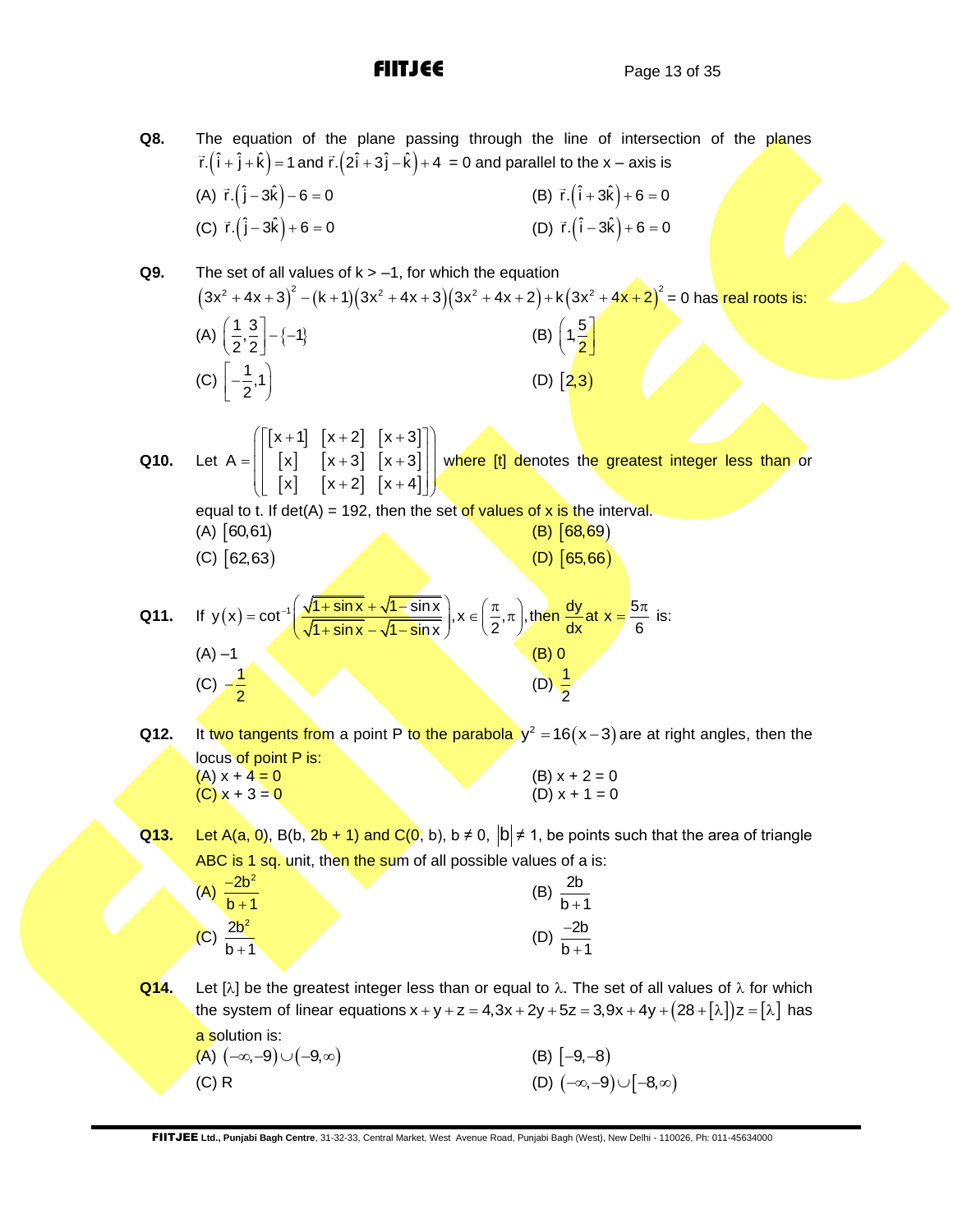**Q15.** Each of the persons A and B independently tosses three fair coins. The probability that both of them get the same number of heads is:

| (A) $\frac{5}{16}$ | $(B)$ 1           |  |
|--------------------|-------------------|--|
| (C) $\frac{1}{8}$  | (D) $\frac{5}{8}$ |  |

**Q16.** Two poles AB of length a meter and CD of length  $a + b$  ( $b \neq a$ ) metres are erected at the same horizontal level with bases at B and D. If BD = x and  $\tan \angle ACB = \frac{1}{2}$  $\angle ACB = \frac{1}{2}$ , then:

(A)  $x^2 + 2(a+2b)x - b(a+b) = 0$ 

(B) 
$$
x^2 - 2ax + a(a+b) = 0
$$

- (C)  $x^2 + 2(a+2b)x + a(a+b) = 0$
- (D)  $x^2 2ax + b(a+b) = 0$
- **Q17.** A box open from top is made from a rectangular sheet of dimension a x b by cutting squares each of side x from each of the four corners and folding up the flaps. If the volume of the box is maximum, then  $x$  is equal to:

(A) 
$$
\frac{a+b-\sqrt{a^2+b^2-ab}}{12}
$$
  
(C) 
$$
\frac{a+b+\sqrt{a^2+b^2-ab}}{6}
$$

(B) 
$$
\frac{a+b-\sqrt{a^2+b^2-ab}}{6}
$$
  
(D) 
$$
\frac{a+b-\sqrt{a^2+b^2+ab}}{6}
$$

**Q18.** Let Z, be the set of all integers,  $A = \{(x,y) \in Z \times Z : (x-2)^2 + y^2 \le 4\}$  $B = \{(x, y) \in Z \times Z : x^2 + y^2 \le 4\}$  $C = \{(x,y) \in Z \times Z : (x-2)^2 + (y-2)^2 \le 4\}$ If the total number of relations from A  $\cap$  B to A  $\cap$  C is 2º, then the value of p is:  $(A)$  49 (B) 9 (B) 9 (B) 16 (B) 16 (B) 25  $(C)$  16

Q19. If the solution curve of the differential equation  $(2x-10y^3)$ dy + ydx = 0, passes through the points (0, 1) and (2,  $\beta$ ), then  $\beta$  is a root of the equation: (A)  $y^5 - y^2 - 1 = 0$ (B)  $y^5 - 2y - 2 = 0$ 

(C) 
$$
2y^5 - 2y - 1 = 0
$$
 (D)  $2y^5 - y^2 - 2 = 0$ 

**Q20.** If 0 < x < 1 and y =  $\frac{1}{2}x^2 + \frac{2}{3}x^3 + \frac{3}{4}x^4 + ...$  $x < 1$  and  $y = \frac{1}{2}x^2 + \frac{2}{3}x^3 + \frac{3}{4}x^4 + ...$ , then the value of  $e^{1+y}$  at  $x = \frac{1}{2}$  $\frac{1}{2}$  is:  $(A)$  2e<sup>2</sup> (B)  $\frac{1}{2}e^2$ (C) 2e (D)  $\frac{1}{2}\sqrt{e}$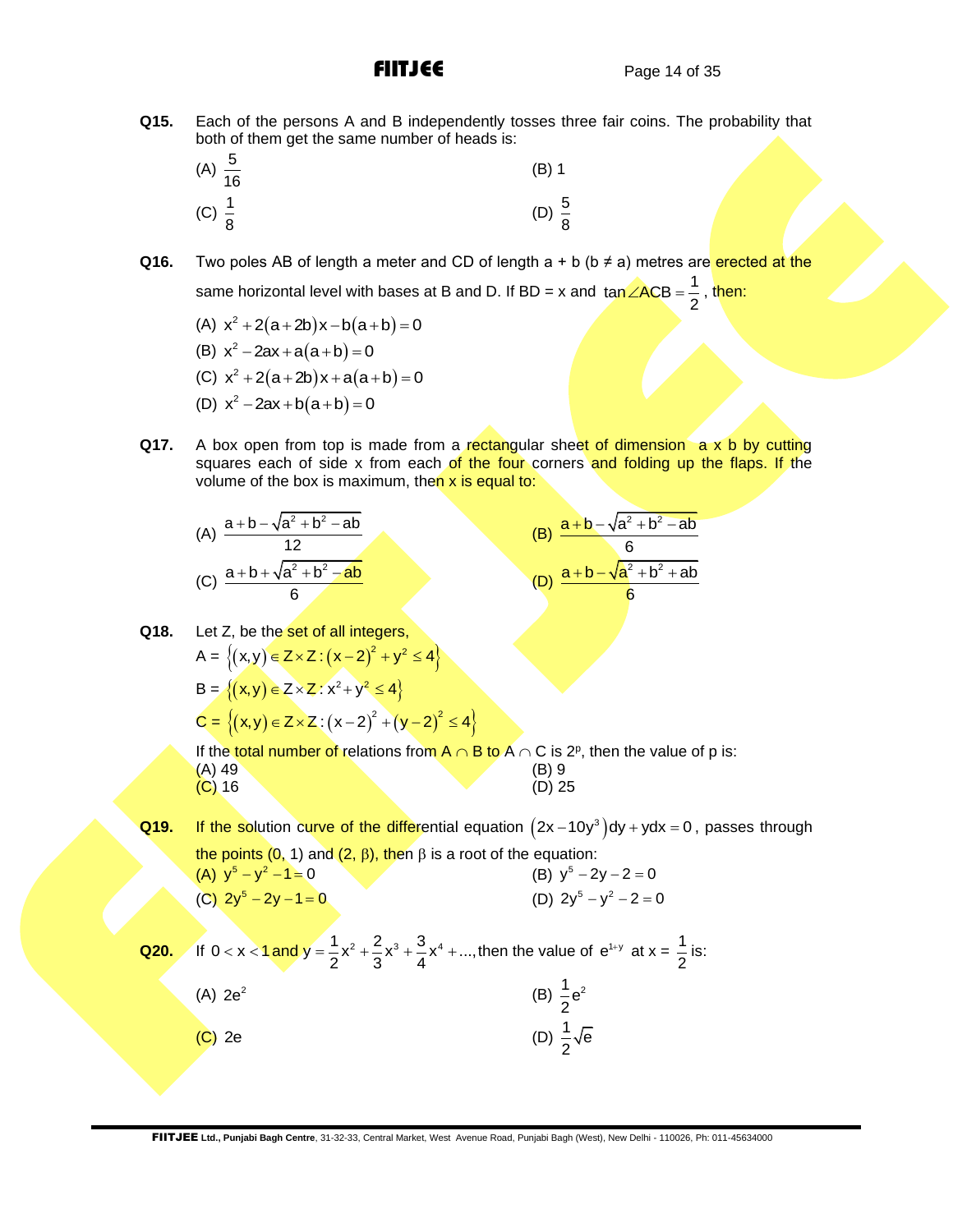# **Section-B**

- **Q1.** Let S be the sum of all solutions (in radians) of the equation  $\sin^4 \theta + \cos^4 \theta - \sin \theta \cos \theta = 0$  in  $[0, 4\pi]$ . Then  $\frac{8S}{\pi}$  $\frac{\pi}{\pi}$  is equal to \_\_\_\_.
- **Q2.** Let S = [1, 2, 3, 4, 5, 6, 9]. Then the number of elements in the set T =  ${A \subseteq S : A \neq \phi \text{ and}}$ the sum of all the elements of A is not a multiple of  $3$ } is  $\_\_$
- **Q3.** Two circles each of the radius 5 units touch each other at the point (1, 2). If the equation of their common tangent is  $4x + 3y = 10$ , and  $C_1(\alpha, \beta)$  and  $C_2(\gamma, \delta)$ ,  $C_1 \neq C_2$  are their centres, then  $\|(\alpha+\beta)(\gamma+\delta)\|$  is equal to \_\_\_
- **Q4.**  $3 \times 7^{22} + 2 \times 10^{22} - 44$  when divided by 18 leaves the remainder \_
- **Q5.** Let S be the mirror image of the point Q(1, 3, 4) with respect to the plane 2x – y + z + 3 = 0 and let R (3, 5,  $\gamma$ ) be a point of this plane. Then the square of the length of the line segment SR is \_\_\_\_.
- **Q6.** The probability distribution of random variable X is given by:

| Let $p = P(1 < X < 4   X < 3)$ . If $5p = \lambda$ . k then $\lambda$ is equal to |  |  |  |  |  |
|-----------------------------------------------------------------------------------|--|--|--|--|--|

- **Q7.** Let  $z_1$  and  $z_2$  be two complex numbers such that  $\arg(z_1 z_2) = \frac{\pi}{4}$  $(z-z_2) = \frac{\pi}{4}$  and  $z_1, z_2$  satisfy the equation  $|z-3|$  = Re(z). Then the imaginary part of  $|z_1 + z_2|$  is equal to \_\_\_
- **Q8.** An online exam is attempted by 50 candidates out of which 20 are boys. The average marks obtained by boys is 12 with a variance 2. The variance of marks obtained by 30 girls is also 2. The average marks of all 50 candidates is 15. If  $\mu$  is the average marks of girls and  $\sigma^2$  is the variance of marks of 50 candidates, then  $\mu$  +  $\sigma^2$  is equal to  $\_\_$
- **Q9.** Let A (sec  $\theta$ , 2tan $\theta$ ) and  $\beta$  (sec $\phi$ , 2tan $\phi$ ), where  $\theta + \phi = \pi/2$  be two points on the hyperbola  $2x^2 - y^2 = 2$ . If (α, β) is the point of the intersection of the normals to the hyperbola at A and B, then  $\left(2\beta\right)^2$  is equal to  $\rule{1em}{0.75mm}$
- **Q10.**  $\left($ ux + v $\log_{\rm e}$   $\left(4 \text{e}^{\star} + 7 \text{e}^{-\star} \right) \right)$  $\frac{2e^{x}+3e^{-x}}{4e^{x}+7e^{-x}}dx = \frac{1}{14}(ux+vlog_{e}(4e^{x}+7e^{-x}))+C$ +  $\int \frac{2e^{x}+3e^{-x}}{4e^{x}+7e^{-x}}dx=\frac{1}{14}(ux+v\log_{e}(4e^{x}+7e^{-x}))+C$  where C is a constant of integration, then  $u + v$  is equal to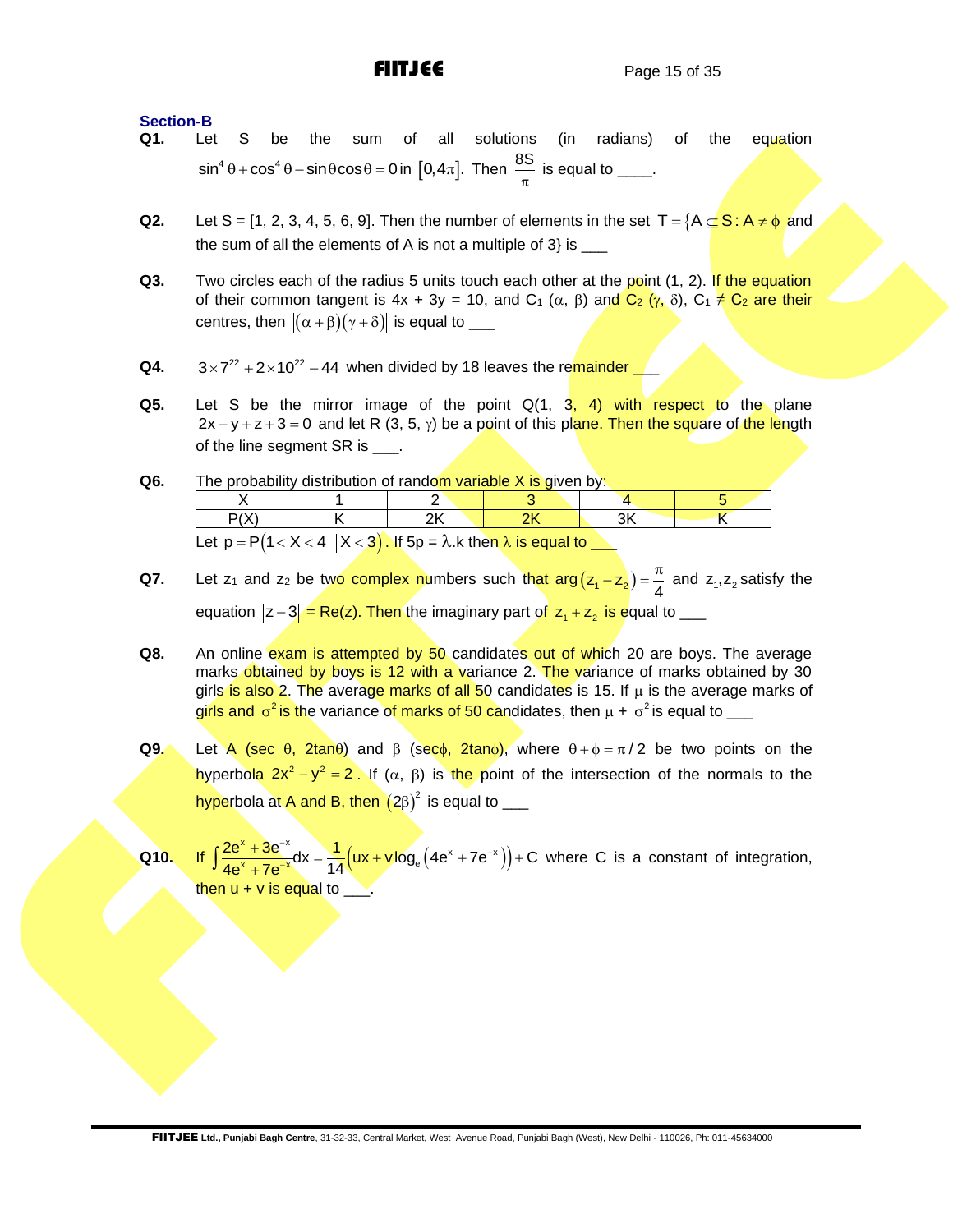| ANSWER: JEE Main-27-08-2021-Evening |                  |                                     |  |  |  |  |  |
|-------------------------------------|------------------|-------------------------------------|--|--|--|--|--|
| <b>PHYSICS</b>                      | <b>CHEMISTRY</b> | <b>MATHEMATICS</b>                  |  |  |  |  |  |
| <b>Section-A</b>                    | <b>Section-A</b> | <b>Section-A</b>                    |  |  |  |  |  |
| Ans1. C                             | Ans1. A          | Ans1. C                             |  |  |  |  |  |
| Ans $2. B$                          | Ans2. B          | Ans2. A                             |  |  |  |  |  |
| Ans $3. \, C$                       | Ans3. D          | Ans3. D                             |  |  |  |  |  |
| Ans4. D                             | Ans4. D          | Ans4. B                             |  |  |  |  |  |
| Ans5. B                             | Ans5. D          | Ans5. C                             |  |  |  |  |  |
| Ans6. A                             | Ans6. D          | Ans6. B                             |  |  |  |  |  |
| Ans7. A                             | Ans7. B          | Ans $7.$ B                          |  |  |  |  |  |
| Ans $8. B$                          | Ans8. D          | Ans8. C                             |  |  |  |  |  |
| Ans $9. A$                          | Ans $9. C$       | Ans $9. B$                          |  |  |  |  |  |
| <b>Ans10. A</b>                     | <b>Ans10.</b> D  | <b>Ans10. C</b>                     |  |  |  |  |  |
| <b>Ans11.</b> D                     | <b>Ans11.</b> D  | <b>Ans11. C</b>                     |  |  |  |  |  |
| <b>Ans12. B</b>                     | <b>Ans12. B</b>  | <b>Ans12. D</b>                     |  |  |  |  |  |
| <b>Ans13. C</b>                     | <b>Ans13. C</b>  | <b>Ans13. A</b>                     |  |  |  |  |  |
| <b>Ans14. A</b>                     | <b>Ans14.</b> B  | <b>Ans14. C</b>                     |  |  |  |  |  |
| <b>Ans15. C</b>                     | <b>Ans15. A</b>  | <b>Ans15. A</b>                     |  |  |  |  |  |
| <b>Ans16.</b> D                     | <b>Ans16. B</b>  | <b>Ans16.</b> D                     |  |  |  |  |  |
| <b>Ans17.</b> D                     | <b>Ans17. A</b>  | <b>Ans17. B</b>                     |  |  |  |  |  |
| <b>Ans18. C</b>                     | <b>Ans18.</b> D  | <b>Ans18. D</b>                     |  |  |  |  |  |
| <b>Ans19. B</b>                     | <b>Ans19. B</b>  | <b>Ans19. A</b>                     |  |  |  |  |  |
| <b>Ans20. A</b>                     | <b>Ans20.</b> D  | <b>Ans20.</b> B                     |  |  |  |  |  |
| <b>Section-B</b>                    | <b>Section-B</b> | <b>Section-B</b>                    |  |  |  |  |  |
| <b>Ans1. 9</b>                      | <b>Ans1. 2</b>   | <b>Ans1. 56</b>                     |  |  |  |  |  |
| Ans2. 500                           | <b>Ans2. 16</b>  | <b>Ans2. 80</b>                     |  |  |  |  |  |
| <b>Ans3. 2</b>                      | Ans $3, 6$       | 40<br>Ans3.                         |  |  |  |  |  |
| <b>Ans4. 34</b>                     | Ans4.<br>19      | Ans4.<br>15                         |  |  |  |  |  |
| <b>Ans5. 15</b>                     | 964<br>Ans5.     | <b>Ans5. 72</b>                     |  |  |  |  |  |
| <b>Ans6. 20</b>                     | <b>Ans6. 3</b>   | 30<br>Ans6.                         |  |  |  |  |  |
| Ans7.<br>$\overline{1}$             | <b>Ans7. 760</b> | Ans7.<br>6                          |  |  |  |  |  |
| 400<br>Ans8.                        | Ans8.<br>50      | Ans8.<br>25                         |  |  |  |  |  |
| Ans9.<br>$\mathbf{1}$               | Ans9. 84         | Ans9.<br>Not Correct(As per NTA 36) |  |  |  |  |  |
| Ans10. 40                           | Ans10. 271       | Ans10.7                             |  |  |  |  |  |

# **ANSWER- KEY**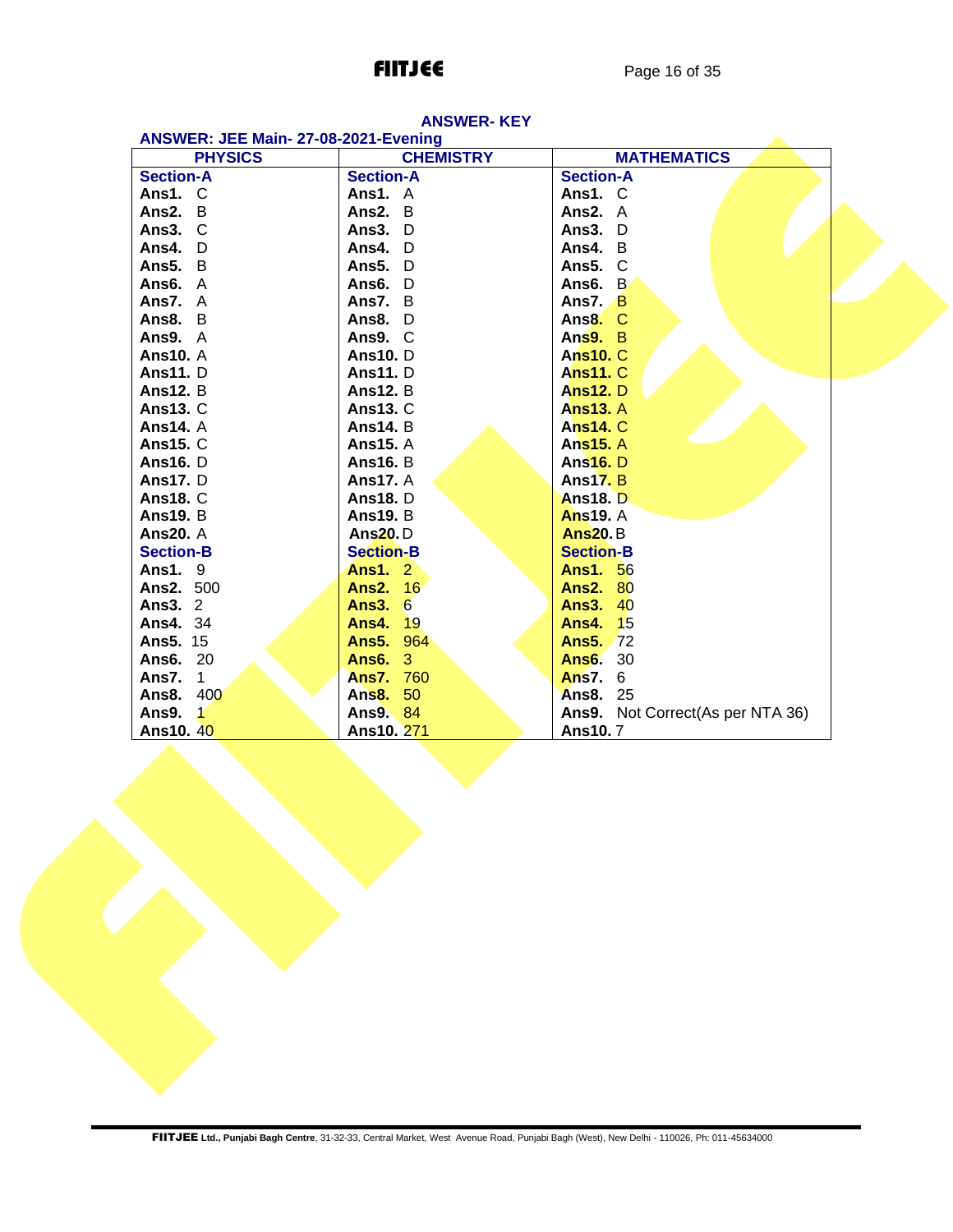FIITJEE Page 17 of 35

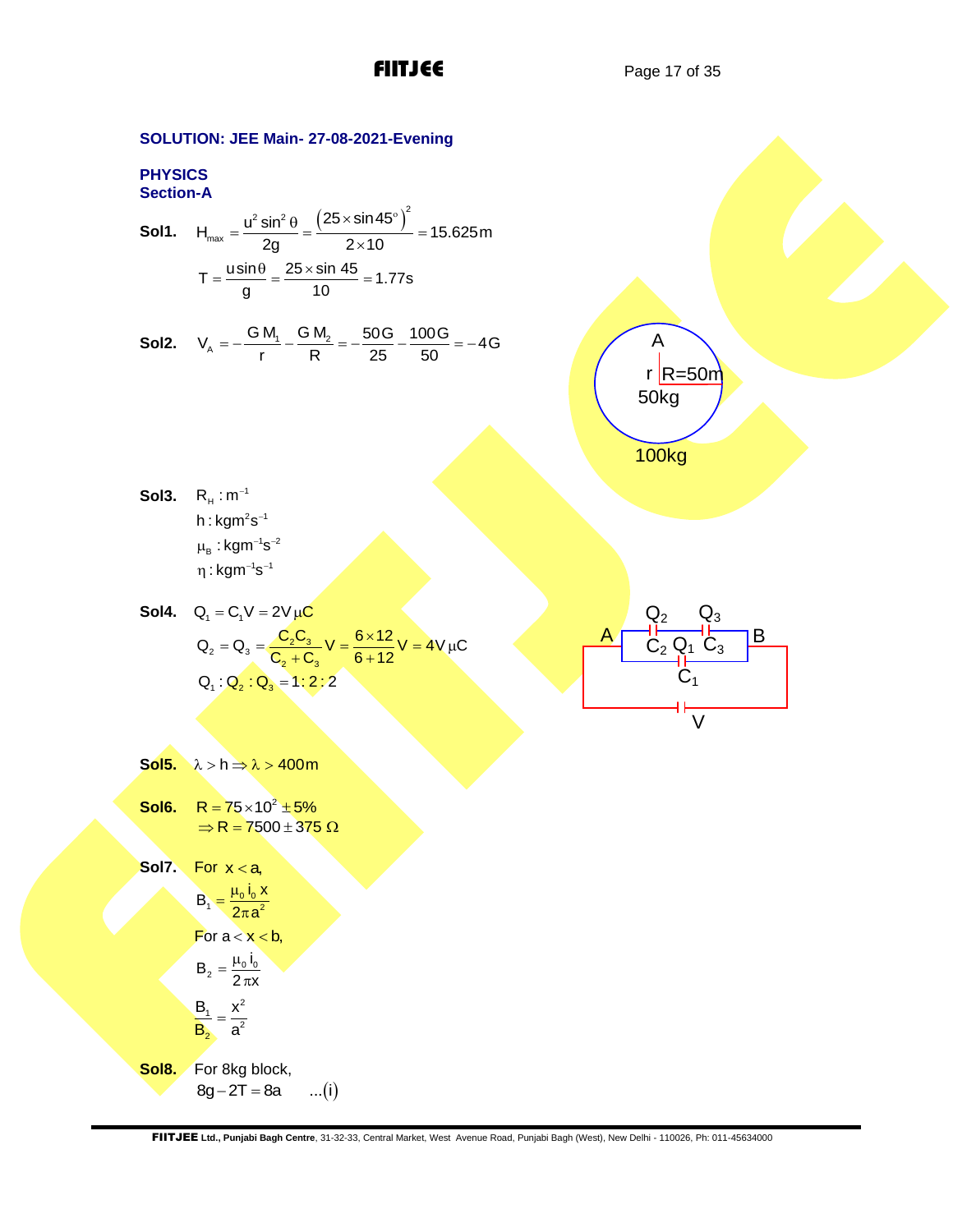For 2kg block,  $T - 2g = 2 \times 2a$  ... (ii) Solving equations (i) and (ii),

$$
a = \frac{g}{4} = 2.5 \text{ m/s}^2
$$

$$
t = \sqrt{\frac{2s}{a}} = \sqrt{\frac{2 \times 0.2}{2.5}} = 0.4 \text{s}
$$

**Sol9.** Current at full deflection,

$$
I_{\text{max}} = \frac{50}{2} = 25 \text{ mA}
$$

$$
R = \frac{V}{I_{\text{max}}} = \frac{50}{25} = 2\Omega
$$

**Sol10.** 
$$
\beta = \frac{I_C}{I_E} = \frac{I_C}{I_E - I_C} = \frac{I_C / I_E}{1 - I_C / I_E} = \frac{\alpha}{1 - \alpha}
$$

**Sol11.** 
$$
eV_{s2} = \frac{hc}{\lambda_1} - \phi
$$
  
\n $eV_{s2} = \frac{hc}{\lambda_2} - \phi$   
\n $eV_{s2} - eV_{s1} = \frac{hc}{\lambda_2} - \frac{hc}{\lambda_1}$   
\n $\Rightarrow V_{s2} = V_{s1} + \frac{hc}{e} \left(\frac{1}{\lambda_2} - \frac{1}{\lambda_1}\right)$   
\n $\Rightarrow V_{s2} = 0.48 + 12.43 \times 10^{-7} \times \left(\frac{1}{474.6} - \frac{1}{670.5}\right) \times 10^{-9}$   
\n= 1.25V

Soll2. 
$$
\lambda = \frac{-Q}{R \times 2\pi/3}
$$
  
\n
$$
\vec{E} = \frac{2k\lambda}{R} \sin\left(\frac{\theta}{2}\right) \left(-\hat{i}\right)
$$
\n
$$
\Rightarrow \vec{E} = \frac{2k}{R} \times \frac{-3Q}{2\pi R} \sin 60^\circ \left(-\hat{i}\right)
$$
\n
$$
\Rightarrow \vec{E} = \frac{3\sqrt{3}Q}{8\pi^2 \epsilon_0 R^2} \left(\hat{i}\right)
$$

**Sol13.**  $\varepsilon = Bv(2R) = 1 \times 1 \times 2 \times 1 = 2V$ 

Sol14. mgh = ms
$$
\triangle T
$$
  
\n $\Rightarrow \triangle T = \frac{gh}{s} = \frac{10 \times 63}{4200} = 0.147^{\circ} \text{C}$ 

**Sol15.** From Conservation of Angular Momentum,  $\Rightarrow$   $I_1 \omega_1 + I_2 \omega_2 = (I_1 + I_2) \omega$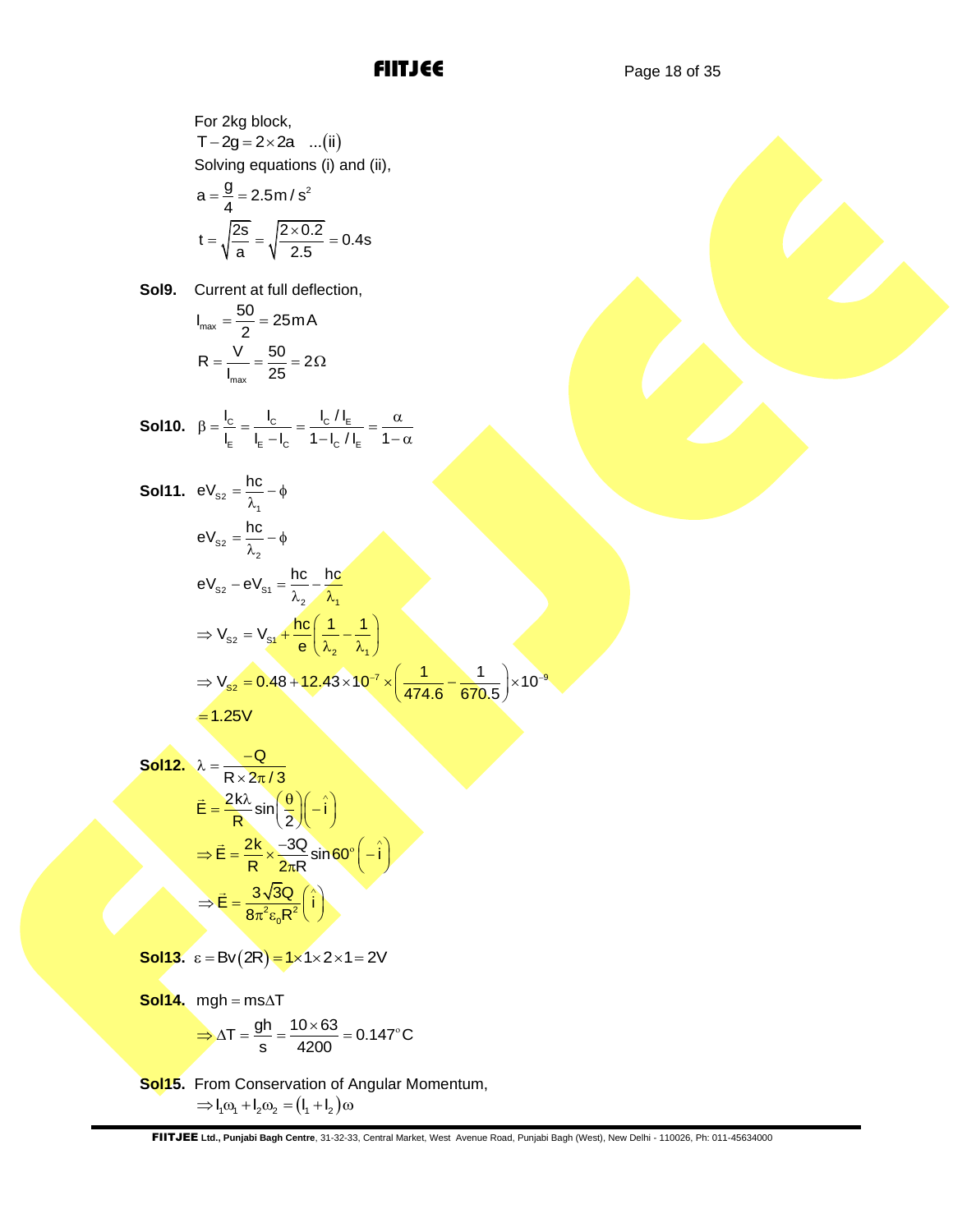**FIITJEE** Page 19 of 35

$$
\Rightarrow \omega = \frac{l_1 \omega_1 + l_2 \omega_2}{l_1 + l_2}
$$
  
\n
$$
KE_i = \frac{1}{2} l_1 \omega_1^2 + \frac{1}{2} l_2 \omega_2^2
$$
  
\n
$$
KE_f = \frac{1}{2} (l_1 + l_2) \omega^2
$$
  
\n
$$
\Rightarrow |KE_f - KE_i| = \frac{1}{2} \left( \frac{l_1 l_2}{l_1 + l_2} \right) (\omega_1 - \omega_2)^2
$$

**Sol16.** 
$$
\frac{1}{f_1} = (\mu_1 - 1) \left( \frac{1}{\infty} - \frac{1}{(-R)} \right) = \frac{\mu_1 - 1}{R}
$$

$$
\frac{1}{f_2} = (\mu_2 - 1) \left[ \frac{1}{(-R)} - \frac{1}{\infty} \right] = -\frac{\mu_2 - 1}{R}
$$

$$
\frac{1}{f_{eq}} = \frac{1}{f_1} + \frac{1}{f_2} = \frac{\mu_1 - \mu_2}{R}
$$

$$
\Rightarrow \frac{R}{f_{eq}} = \mu_1 - \mu_2
$$

**Sol17.** 
$$
I_{\text{max}} = \left(\sqrt{I_1} + \sqrt{I_2}\right)^2 = 4I_0
$$

**Sol18.** 
$$
[F] = MLT^{-2} \Rightarrow M = FL^{-1}T^{2}
$$
  
 $[\rho] = ML^{-3} = FL^{-1}T^{2}L^{-3} = FL^{-4}T^{2}$ 

**Sol19.** 
$$
\frac{(v_{rms})_{O_2}}{(v_{rms})H_2} = \sqrt{\frac{M_{H_2}}{M_{O_2}}} = \sqrt{\frac{2}{32}}
$$

$$
\Rightarrow (v_{rms})_{H_2} = 4 \times (v_{rms})_{O_2} = 4 \times 160 = 640 \text{ m/s}
$$

**Sol20.** Time taken by first drop to reach the ground,

$$
t_1 = \sqrt{\frac{2h}{g}} = \sqrt{\frac{2 \times 9.8}{9.8}} = \sqrt{2s}
$$

Time for which second drop has fallen,

$$
t_2 = t_1 - \frac{t_1}{2} = \sqrt{2} - \frac{1}{\sqrt{2}}s
$$

Height of the second drop  
= 
$$
9.8 - \frac{1}{2} \times 9.8 \times \left(\sqrt{2} - \frac{1}{\sqrt{2}}\right)^2 = 7.35
$$
m

**Section-B**

**Sol1.** When switch is open,

$$
R_{eq} = \frac{3R}{2}
$$
  
When switch is closed,  

$$
R'_{eq} = 2 \times \frac{R \times 2R}{R + 2R} = \frac{4R}{3}
$$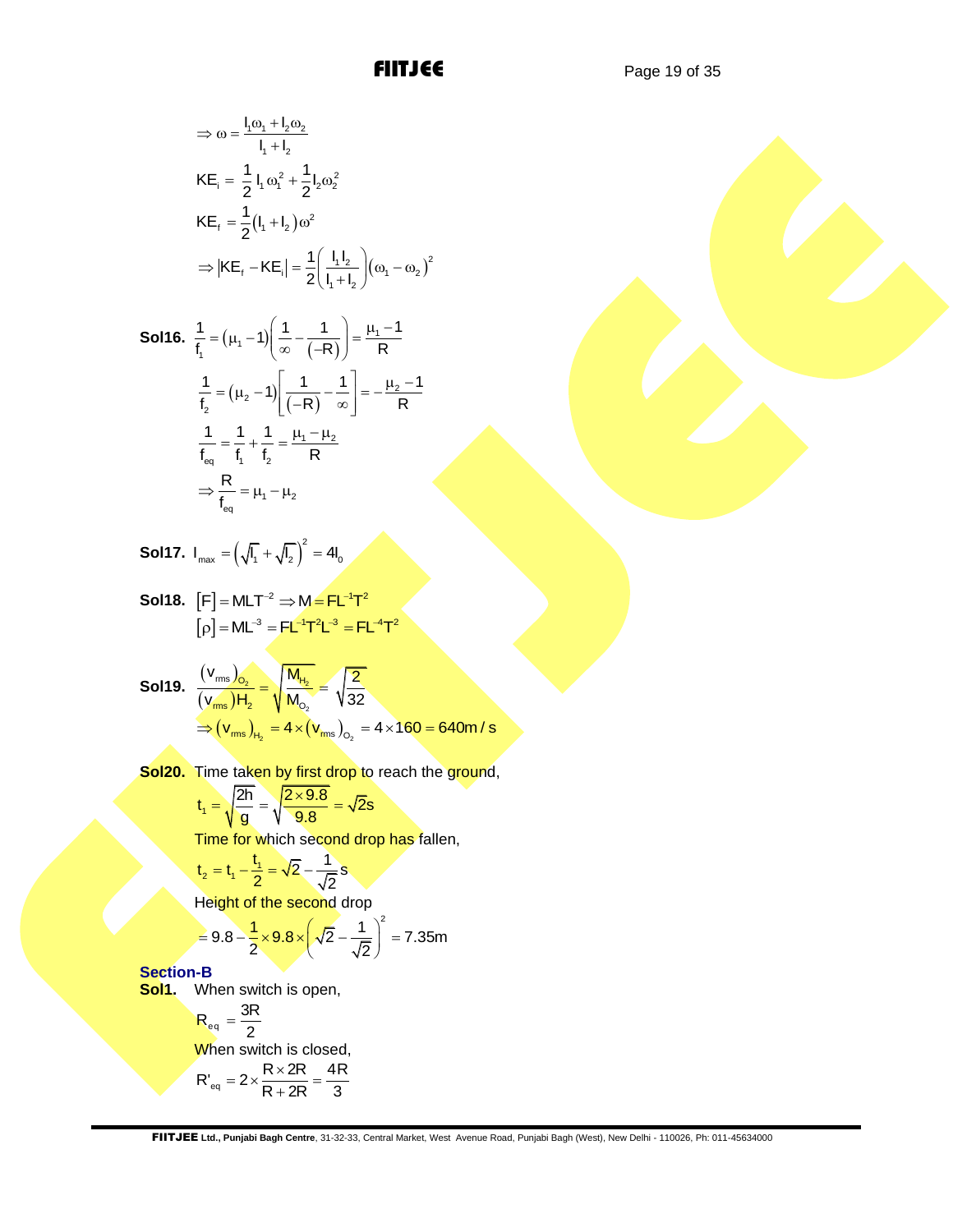$$
\frac{R_{eq}}{R'_{eq}} = \frac{3R/2}{4R/3} = \frac{9}{8} = \frac{x}{8}
$$

$$
\Rightarrow x = 9
$$

**Sol2.** 
$$
\frac{T_1}{400} = \frac{300}{240} \Rightarrow T_1 = 500K
$$

**Sol3.** 
$$
B = \frac{E}{c} = \frac{6}{3 \times 10^8} = 2 \times 10^{-8} T
$$
  
\n $\Rightarrow x = 2$ 

**Sol4.** 
$$
\frac{\lambda}{4} = \ell \Rightarrow \lambda = 4\ell
$$

$$
f = \frac{v}{\lambda} = \frac{v}{4\ell} \Rightarrow \ell = \frac{v}{4f}
$$

$$
\ell = \frac{34}{4 \times 25} = 0.34 \text{ m} = 34 \text{ cm}
$$

**Sol5.** No. of different wavelengths  $\frac{n \times (n-1)}{2} = \frac{6 \times 5}{2} = 15$  $\frac{1}{2}$  =  $\frac{1}{2}$  $=\frac{n \times (n-1)}{2} = \frac{6 \times 5}{2} = 15$ 

Sol6. Maximum current through zener diode,

$$
i=\frac{2}{10}=0.2A
$$

When unregulated voltage is 14V, Potential difference across Rs,  $V_s = 14 - 10 = 4V$ 

$$
R_{s} = \frac{V_{s}}{i} = \frac{4}{0.2} = 20\Omega
$$

**Sol7.** Amplitude of  $y_1 = A_1 = 10$ Amplitude of  $y_2 = A_2 = \sqrt{(5)^2 + (5\sqrt{3})^2}$ 

$$
A_1 = 10
$$

$$
\Rightarrow \frac{A_1}{A_2} = \frac{10}{10} = 1
$$

**Sol8.** Velocity of bob after collision, velocity of bob after collision,<br> $v_1 = \sqrt{5gR} = \sqrt{5 \times 10 \times 0.5} = 5m/s$ From Conservation of Momentum,  $\frac{10}{1000} \times v = \frac{-10}{1000} \times 100 + 1 \times 5$  $\Rightarrow$  v = 400 m/s

**Sol9.**  $\sqrt{R^2 + (3R)^2}$  $\cos \phi_1 = \frac{R}{\sqrt{R^2 + (3R)^2}} = \frac{1}{\sqrt{10}}$  $\phi_1 = \frac{R}{\sqrt{R_1 + R_2}} = \frac{R_1}{R_2}$ +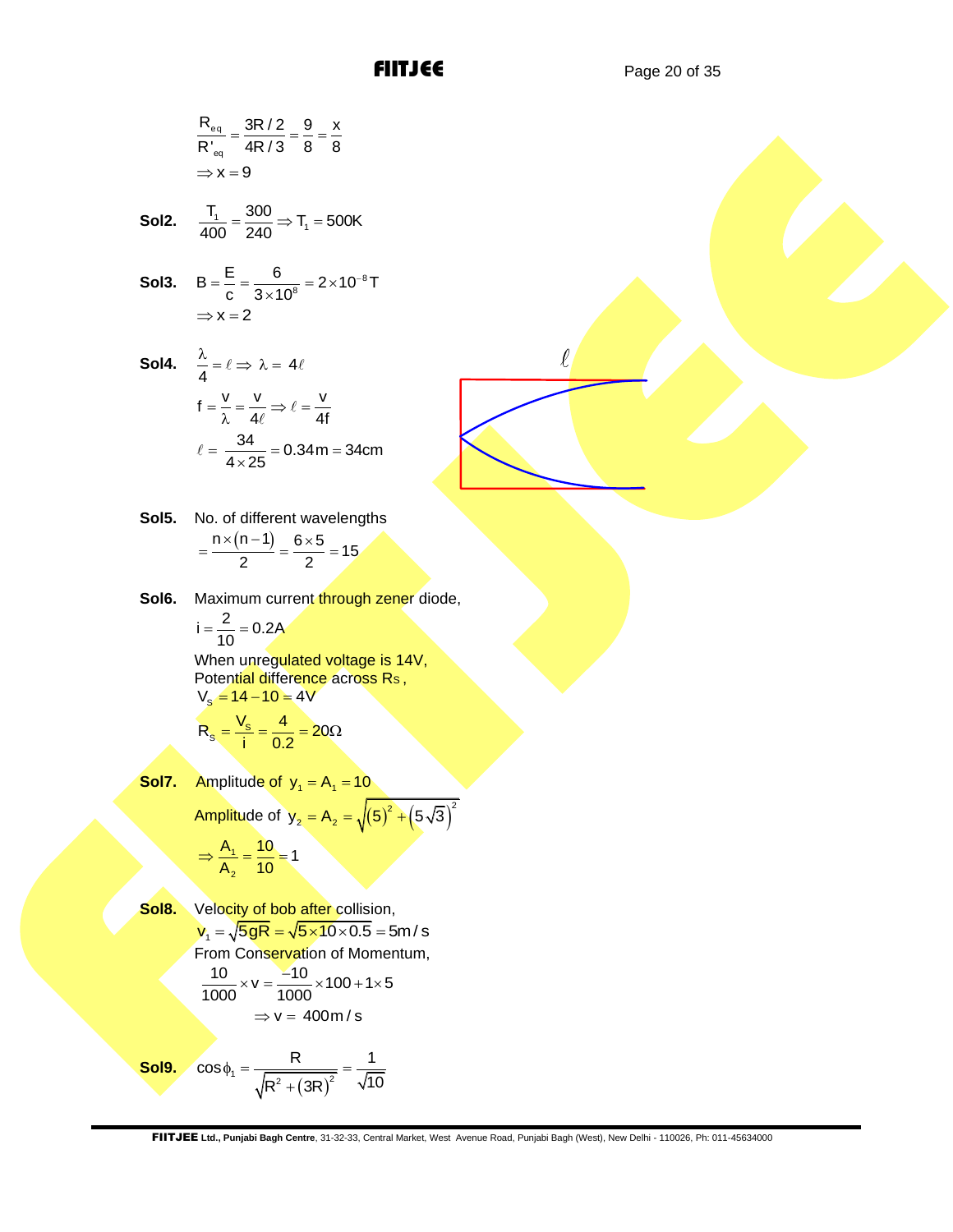$$
\cos \phi_2 = \frac{R}{\sqrt{R^2 + (3R - R)^2}} = \frac{1}{\sqrt{2}}
$$

$$
\Rightarrow \frac{\cos \phi_2}{\cos \phi_1} = \frac{\sqrt{10}}{\sqrt{2}} = \sqrt{5} \Rightarrow x = 1
$$

**Sol10.** For W<sub>1</sub>,

 $\frac{(m+10+20)\times10}{8\times10^{-7}} \leq 1.25\times10^{9}$  $\frac{m+10+20\times10}{8\times10^{-7}}$  ≤ 1.25 × 10  $+10+20$  × 10<br>8 × 10<sup>-7</sup>  $\leq$  1.25 × 10<sup>°</sup>  $\Rightarrow$  m  $\leq$  70kg For  $W<sub>2</sub>$ ,  $\frac{(m+10)\times 10}{4\times 10^{-7}} \leq 1.25\times 10^{9}$  $\frac{(m+10)\times 10}{4\times 10^{-7}}$  ≤ 1.25 × 10  $\frac{+10\times10}{+10^{-7}}$   $\leq$  1.25  $\times$  10  $\Rightarrow$  m  $\leq$  40kg Thus,  $m \leq 40$ kg

# **CHEMISTRY Section-A**

**Sol1.** (1) Na2O<sup>2</sup> + 2H2O ⎯⎯→ 2NaOH + H2O<sup>2</sup> (2)  $BaO<sub>2</sub>·8H<sub>2</sub>O$  gives  $H<sub>2</sub>O<sub>2</sub>$  after evaporation

 $(3)$  PbO<sub>2</sub> + 2H<sub>2</sub>O  $\longrightarrow$  Pb(OH)<sub>4</sub>

 $(4)$  SnO<sub>2</sub> + 2H<sub>2</sub>O  $\longrightarrow$  Sn(OH)<sub>4</sub>

**Sol2.**



**Sol3.**

 $2$ KMnO<sub>4</sub>  $\xrightarrow{\text{A}}$   $\rightarrow$  K<sub>2</sub>MnO<sub>4</sub> + MnO<sub>2</sub> + O<sub>2</sub><br>  $\xrightarrow{\text{(green)}}$ 

Mn<sup>6+</sup> has one unpaired electron so paramagnetic and has green colour.

**Sol4.**  $Q_2(g) \xrightarrow{UV} Q(g) + Q(g)$ 

 $O(g) + O_2(g) \xrightarrow{UV} O_3(g)$ 

Ozone in the stratosphere is a product of UV radiations acting on  $O<sub>2</sub>$  molecule.

**Sol5.** In the lyophilic colloids, the colloidal particles are extremely solvated.

- **Sol6.** (1) Standard enthalpy of formation for alkali metal bromides becomes more negative on descending down the group.
	- (2) Standard enthalpy of formation for LiF is most negative among alkali metal fluorides.
	- $(3)$  In case of CsI, lattice energy is less but Cs<sup>+</sup> having less hydration energy due to which it is less soluble in water.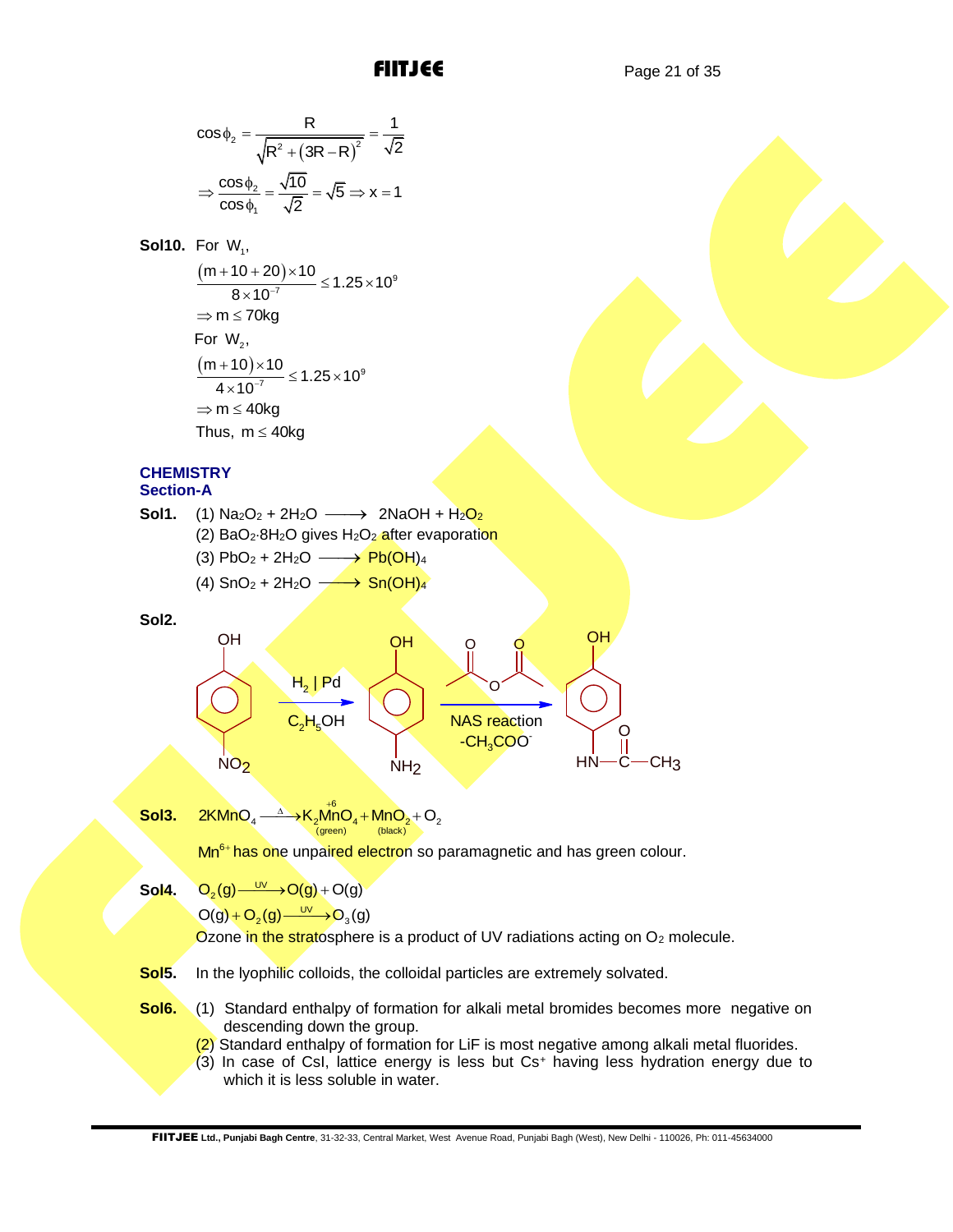- (4) For alkali metal fluorides, the solubility in water increases from Li to Cs. LiF is least soluble in water.
- **Sol7.** (a) Shows intra molecular H- bonding.
	- (b) Shows inter molecular H- bonding.
	- $(c)$  It does not shows intermolecular H- bonding due to high steric hindrance at o- position of benzene ring.
- **Sol8.** (a) Calamine : ZnCO<sub>3</sub>
	- (b) Malachite : CuCO<sub>3</sub>.Cu(OH)<sub>2</sub>
	- (c) Siderite : FeCO<sup>3</sup>
	- (d) Sphalerite : ZnS
- **Sol9.** When red phosphorus is heated in a sealed tube at 803 K,  $\alpha$  black phosphorus is formed.
- **Sol10.** Ionic radii of cations is smaller than anions, also more the positive charge less be the ionic radii and more the negative charge more be the ionic radii. Hence correct order of ionic radii is,

 $P^{3-} > S^{2-} > Cl^- > K^+ > Ca^{2+}$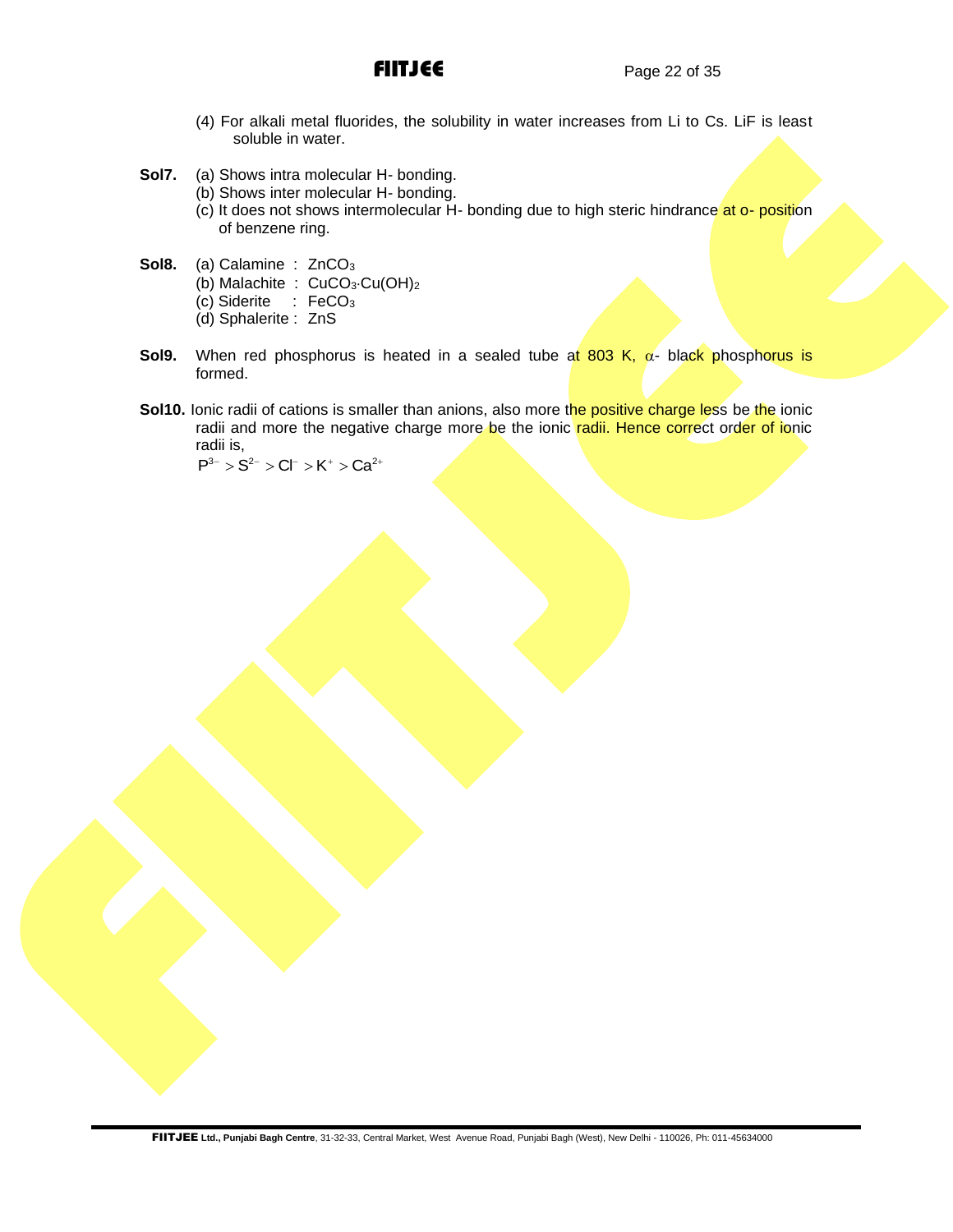

FIITJEE **Ltd., Punjabi Bagh Centre**, 31-32-33, Central Market, West Avenue Road, Punjabi Bagh (West), New Delhi - 110026, Ph: 011-45634000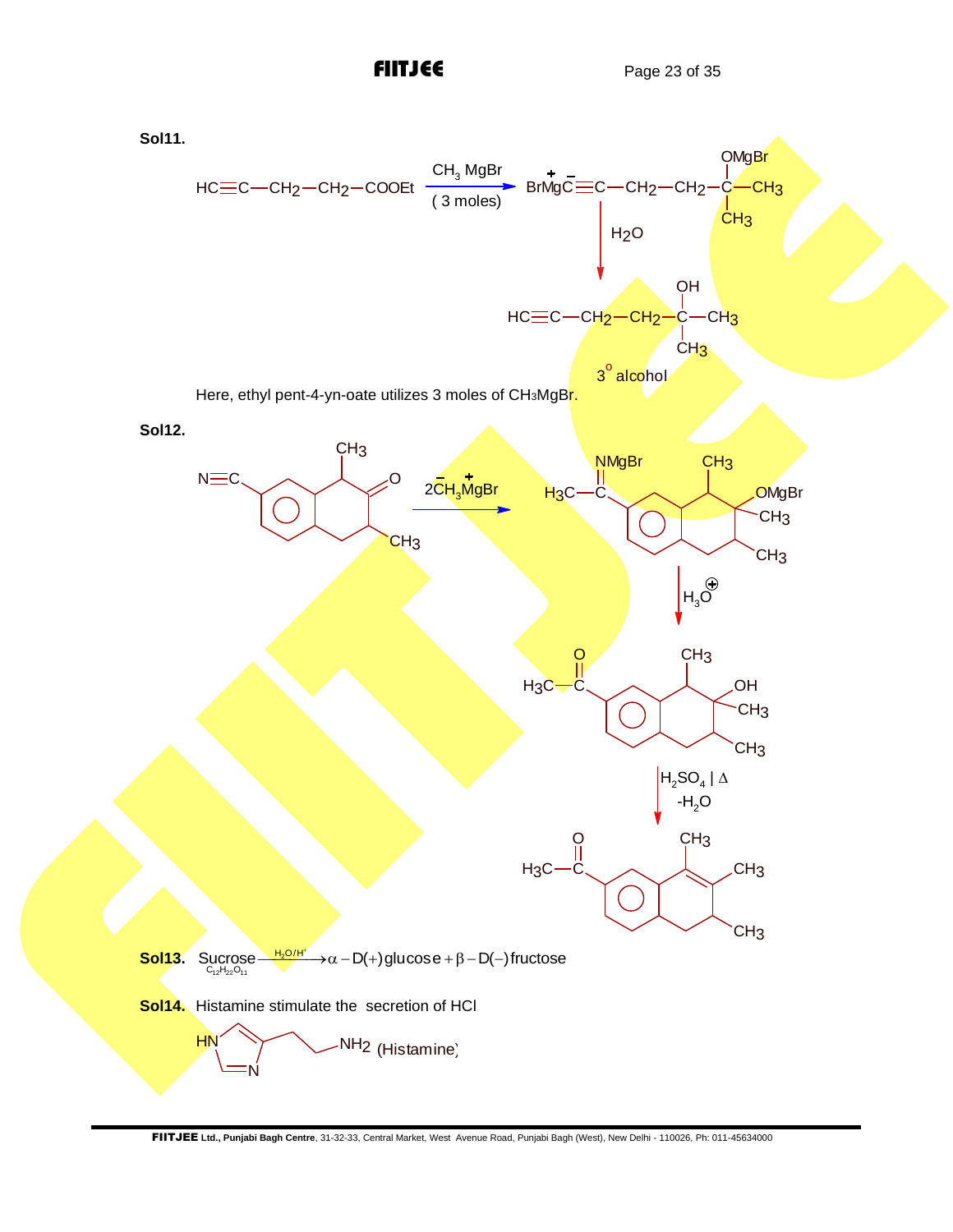



- **Sol16.** O<sub>2</sub>F<sub>2</sub> oxidises plutonium to PuF<sub>6</sub> and the reaction is used in removing plutonium as PuF<sub>6</sub> from spent nuclear fuel.
- **Sol17.** CH<sub>3</sub>CH<sub>2</sub>CH<sub>2</sub>Br  $\frac{Mg}{\longrightarrow}$ CH<sub>3</sub>CH<sub>2</sub>CH<sub>2</sub>MgBr  $\frac{CO_2}{\longrightarrow}$ Mg CO<sup>2</sup> CH CH CH Br CH CH CH MgBr 3 2 2 3 2 2 ⎯⎯⎯→ ⎯⎯⎯→ H O<sup>3</sup> CH CH CH COOMgBr CH CH CH COOH 3 2 2 3 2 2 <u>→ Backer CH</u><sub>3</sub>CH<sub>2</sub>COOH (butanoic acid)
- Sol18. In Seliwanoff's reagent, Cu is not present. In Barfoed, Biuret and Benedict's reagent Cu is present.
- **Sol19.**  $Cr^{+3} + NaOH(dil) \rightarrow Cr_2O_3 \cdot (H_2O)_n$

**Sol20.**



# **Section-B**

**Sol1.** Two optical isomers of  $\left[ Cr(C_2O_4), \right]^3$  $\left[\mathsf{Cr}\!\left(\mathsf{C}_2\!\mathsf{O}_4\right)_\! \right]^{\!3-}$  are shown:

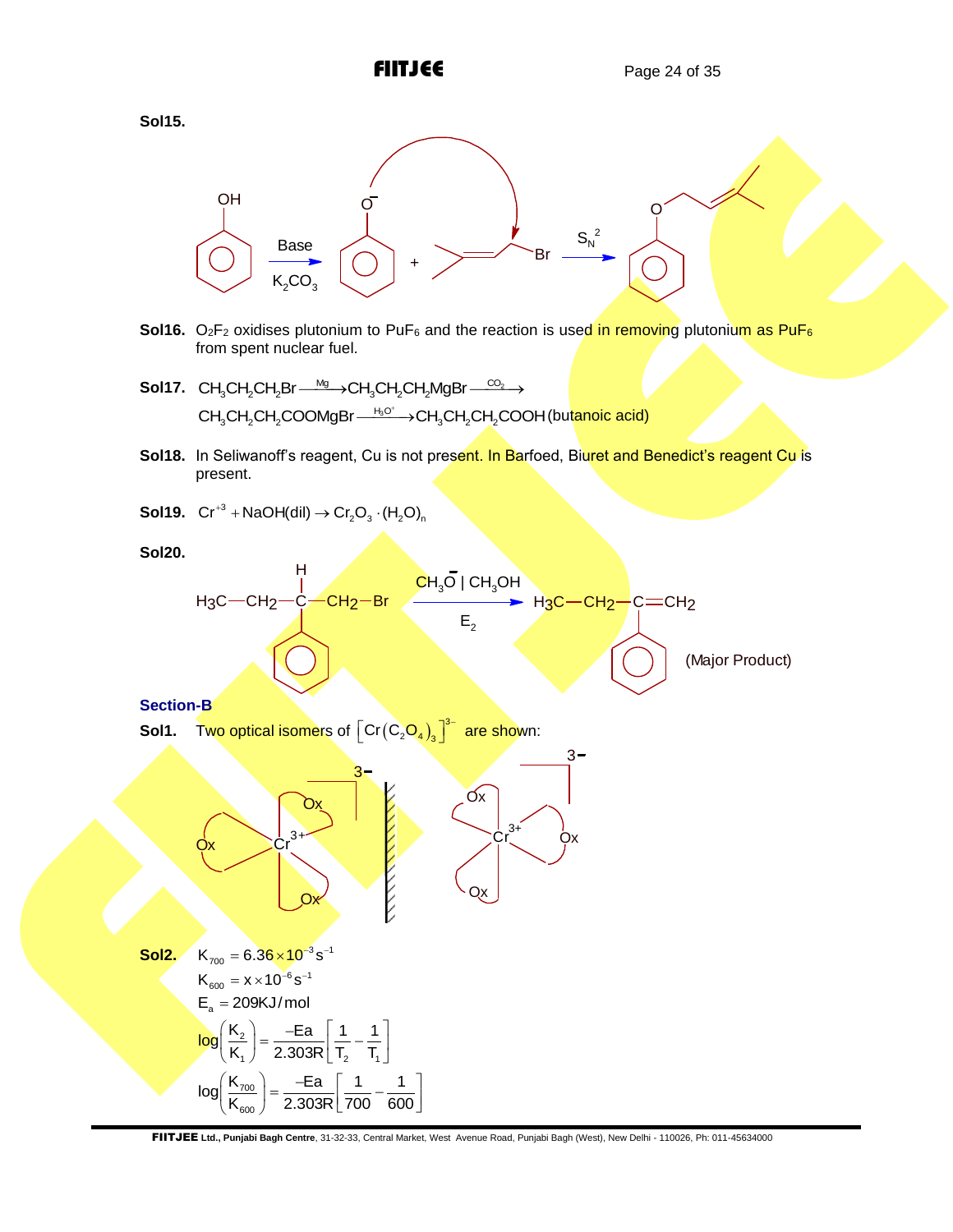log
$$
\left[\frac{6.36 \times 10^{-3}}{K_{\text{cav}}}\right] - \frac{209 \times 1000}{2.303 \times 8.31} \left[\frac{100}{700 \times 600}\right]
$$
  
\nlogK<sub>600</sub> - 4.79  
\nK<sub>600</sub> = 0<sup>-10<sup>-10</sup></sup> = 1.62×10<sup>-6</sup>  
\n= 16.2×10<sup>-6</sup>  
\nx = 16 (Nearest integer)  
\nSol3. Moles of N.H+IS (sin) = 16  
\nN.H+IS (sin) = 16  
\nN.H+IS (sin) = 16  
\nN.H+IS (sin) = 16  
\nN.H+IS (sin) = 16  
\nN.H+IS (sin) = 16  
\nN.H+IS (cos) = 16  
\nN.H+IS (cos) = 16  
\nN.H+IS (cos) = 20  
\n $K_{\text{cm}}$ , = P<sub>000</sub> × 10<sup>-2</sup>  
\n $K_{\text{cm}}$  = P<sub>000</sub> × 10<sup>-2</sup>  
\nx = 6 (Nearest integer).  
\nSol4. t = 0; 227 mol 31.25 mol 8.81 mol 8.81 mol  
\nx<sub>600</sub> = 1.681  
\n1 = α; 0  
\n1 = α; 0  
\n1 = 10, 127 mol 31.25 mol 8.81 mol 8.81 mol 8.00 mol  
\nx<sub>600</sub> = 1.68 cm<sup>-1</sup> = 1.05 mol 8.81 mol 8.80 mol 8.00 mol  
\nx = 19(Naarest integer)  
\nSol5. Minimum temperature at which reaction becomes spontaneous is,  
\nT<sub>cm</sub> =  $\frac{\Delta H^2}{\Delta S^2}$   
\n $MH_{\text{cm}}$  =  $\frac{1.64\%}{1.63} [F(e) + \Delta F^2(CO)] - [AH^2_F(FeO) + AH^2(C)]$   
\n= [161.85/1/mol  
\n $\Delta S^2 = [AS^2/(Fe) + AZ^2(CO)] - [AS^2/(FeO) + AS^2(C)]$   
\n= [161.85/100]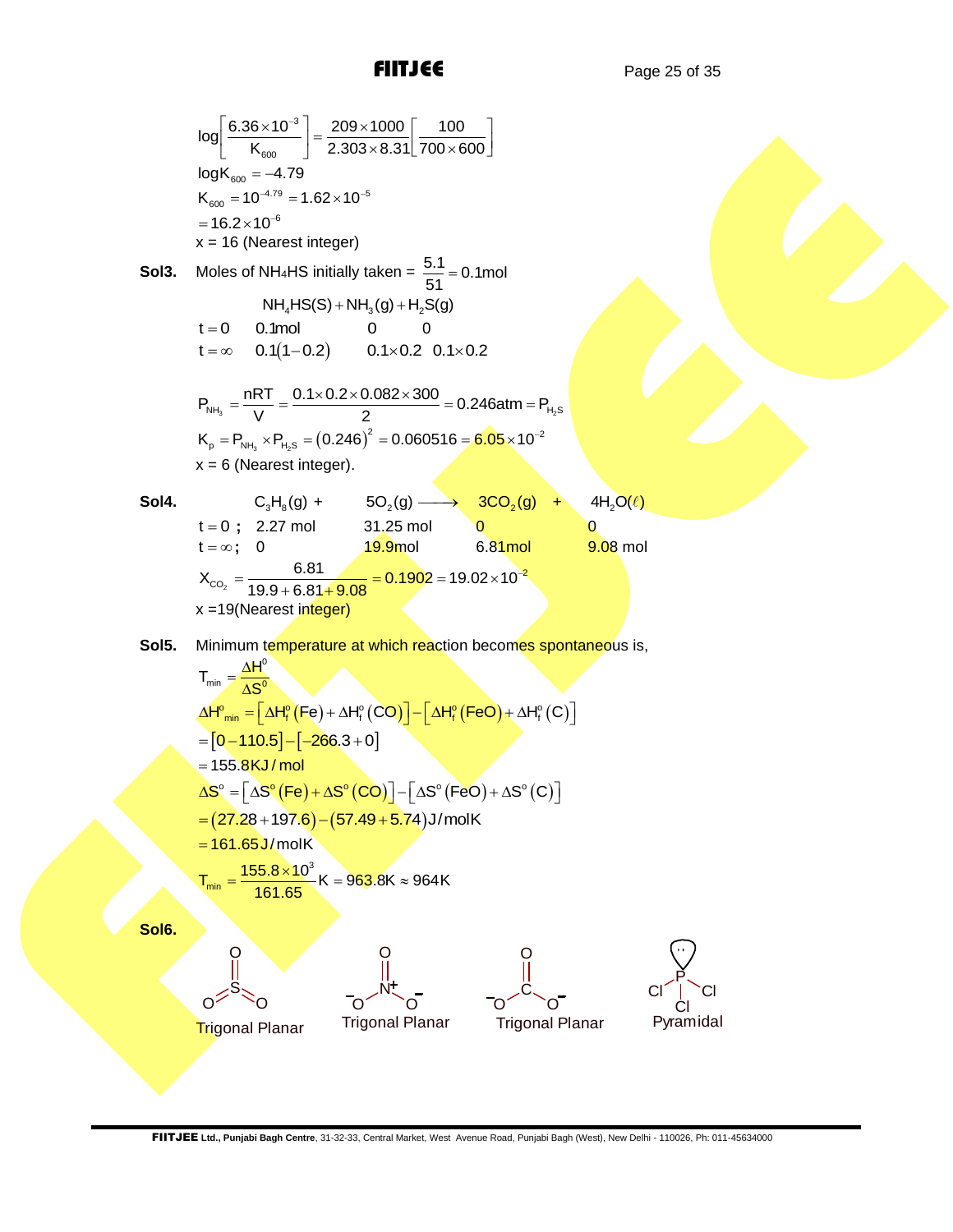**Sol7.** 
$$
\kappa = \frac{1}{R} \times \frac{\ell}{A} = \left[ \left( \frac{1}{1500} \right) \times 1.14 \right] \text{S} \text{cm}^{-1} = \frac{1.14}{1500} \text{S} \text{cm}^{-1}
$$
  
\n $\lambda_m = \frac{\kappa}{M} \times 1000 \text{S} \text{cm}^2 \text{mol}^{-1}$   
\n $\lambda_m = 1000 \times \frac{\left( \frac{1.14}{1500} \right)}{0.001} \text{S} \text{cm}^2 \text{mol}^{-1} = 760 \text{S} \text{cm}^2 \text{mol}^{-1}$ 

**Sol8.** Energy of emitted photon in 0.1 sec =  $10^{-4}$  J

$$
n \times \frac{hc}{\lambda} = 10^{-4}
$$
  

$$
\frac{n \times 6.63 \times 10^{-34} \times 3 \times 10^{8}}{1000 \times 10^{-9}} = 10^{-4}
$$
  

$$
n = 5.02 \times 10^{14} = 50.2 \times 10^{13} \approx 50 \times 10^{13}
$$

**Sol9.** Applying : 
$$
(n_1 + n_2)_{\text{initial}} = (n_1 + n_2)_{\text{final}}
$$

Assuming the system attains a final temperature of T ( Such that  $300 < T < 60$  ) (Heat lost by N<sub>2</sub> of container I) = (Heat gained by N<sub>2</sub> of container II)  $n_{\text{Cm}}(300 - T) = n_{\text{Cm}}(T - 60)$ 

$$
\left(\frac{2.8}{28}\right)(300 - T) = \frac{0.2}{28}(T - 60)
$$
  
14(300 - T) = T - 60  

$$
T = \frac{14 \times 300 + 60}{15}K
$$
  
T = 284K  

$$
(n_1 + n_2)_{final} = \frac{3}{28}mol
$$
  

$$
\frac{P}{RT}(V_1 + V_2) = \frac{3}{28}
$$
  

$$
P = \left(\frac{3}{28}\right) \times 8.31 \times \frac{284}{3 \times 10^{-3}} \times 10^{-5} bar = 0.84287bar
$$
  
P = 84.28 × 10<sup>-2</sup> bar  
≈ 84 × 10<sup>-2</sup> bar

**Sol10.** Molality (m)  $=$   $\frac{(40/180)}{2000} = \left(\frac{10}{2}\right)$  molal  $\frac{1}{0.2}$  =  $\frac{1}{9}$  $=\frac{(40/180)}{0.2} = \left(\frac{10}{9}\right)$ mo  $\Delta T_f = T_f - T_f = 1.86 \times \frac{10}{9} K$  $T_{f} = 273.15 - 1.86 \times \frac{10}{9}K$  $= 271.08K \approx 271K$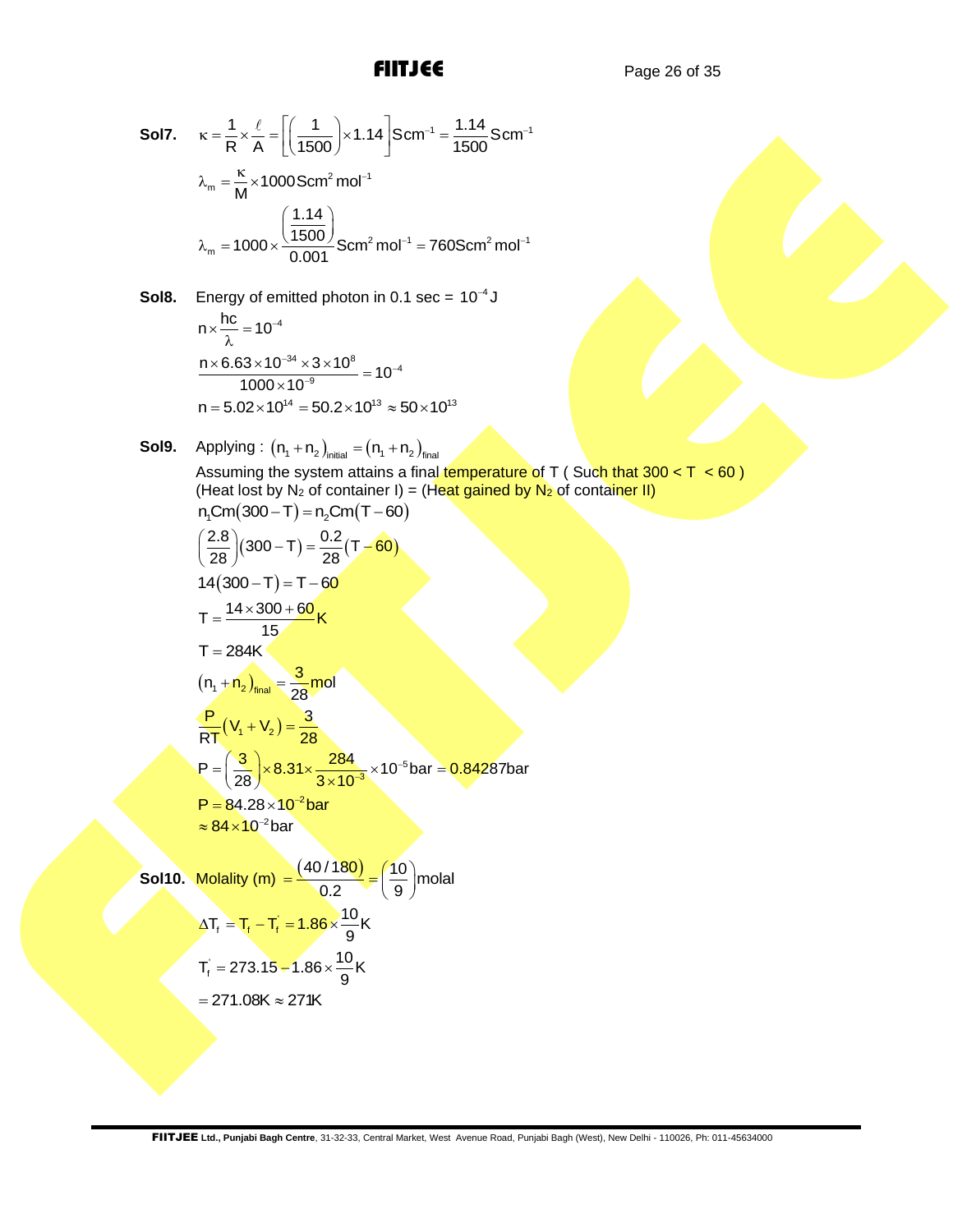FIITJEE Page 27 of 35

# **MATHEMATICS Section-A Sol1.**  $(p \land q) \Rightarrow ((r \land q) \land p)$  $\sim (p \wedge q) \vee ((r \wedge q) \wedge p)$  $\sim (p \wedge q) \vee ((r \wedge q) \wedge (p \wedge q))$  $\lceil$  ~ (p  $\wedge$  q)  $\vee$  (p  $\wedge$  q)  $\rceil \wedge$   $\lceil$  ~ (p  $\wedge$  q)  $\vee$  (r  $\wedge$  p)  $\rceil$  $\sim (p \wedge q) \vee (r \wedge p)$  $\Rightarrow$  (p  $\land$  q)  $\Rightarrow$  (r  $\land$  p) **Sol2.**  $f(x) = \tan^{-1}(\sin x + \cos x)$ as  $x \in \left[0, \frac{\pi}{2}\right]$  $\in \left[0, \frac{\pi}{2}\right]$  so  $1 \le \sin x + \cos x \le \sqrt{2}$ so  $f(x) \in [\tan^{-1} 1, \tan^{-1} \sqrt{2}]$  $M = \tan^{-1} \sqrt{2}$  & m = tan<sup>-1</sup> 1 =  $\frac{\pi}{4}$  $\Rightarrow$  M = tan<sup>-1</sup>  $\sqrt{2}$  & m = tan<sup>-1</sup> 1 =  $\frac{\pi}{4}$ Now,  $\tan(M-m) = \tan \left(\tan^{-1} \sqrt{2} - \frac{\pi}{4}\right)$  $-m$ ) = tan  $\left(\tan^{-1}\sqrt{2} - \frac{\pi}{4}\right)$  $\frac{2-1}{2} = \frac{\sqrt{2}-1}{2} \times \frac{\sqrt{2}-1}{2} = 3-2\sqrt{2}$  $\frac{\sqrt{2}-1}{1+\sqrt{2}.1} = \frac{\sqrt{2}-1}{\sqrt{2}+1} \times \frac{\sqrt{2}-1}{\sqrt{2}-1}$  $=\frac{\sqrt{2}-1}{4\sqrt{2}-1}=\frac{\sqrt{2}-1}{\sqrt{2}-1}\times\frac{\sqrt{2}-1}{\sqrt{2}-1}=3-2\sqrt{2}$  $\frac{\sqrt{2}-1}{\sqrt{2}+1} = \frac{\sqrt{2}-1}{\sqrt{2}+1} \times \frac{\sqrt{2}-1}{\sqrt{2}-1} = \frac{1}{2}$ **Sol3.** Given 2ℓ + 2m <del>- n = 0 ........(i</del>)  $mn + n\ell + \ell m = 0 \dots (ii)$ & we have  $\ell^2 + m^2 + n^2 = 1$ ..........(iii) (i)  $\Rightarrow$  2( $\ell$  + m) = n (ii)  $\Rightarrow \ell m + n(\ell+m) = 0$  $2\ell^2 + 2m^2 + 5\ell m = 0$  $2\left(\frac{\ell}{m}\right)^2 + 2 + 5\left(\frac{\ell}{m}\right) = 0$  $\left(\frac{\ell}{m}\right)^2 + 2 + 5\left(\frac{\ell}{m}\right) = 0$  $\frac{\ell}{m} = -2, \frac{-1}{2}$  $=-2,$

$$
(a) \frac{\ell}{m} = -2
$$
\n
$$
(i) \Rightarrow \frac{2\ell}{m} + 2 - \frac{n}{m} = 0
$$
\n
$$
\frac{n}{m} = -2
$$
\nSo,  $(\ell, m, n) = (-2m, m, -2m)$   
\n $= (-2, 1, -2)$   
\n(b)  $\frac{\ell}{m} = \frac{-1}{2}$  gives  $n = -2\ell$   
\n $(\ell, m, n) = (\ell, -2\ell, -2\ell) = (1, -2, -2)$   
\nNow,  $\cos \theta = \frac{-2 - 2 + 4}{3 \times 3} = 0$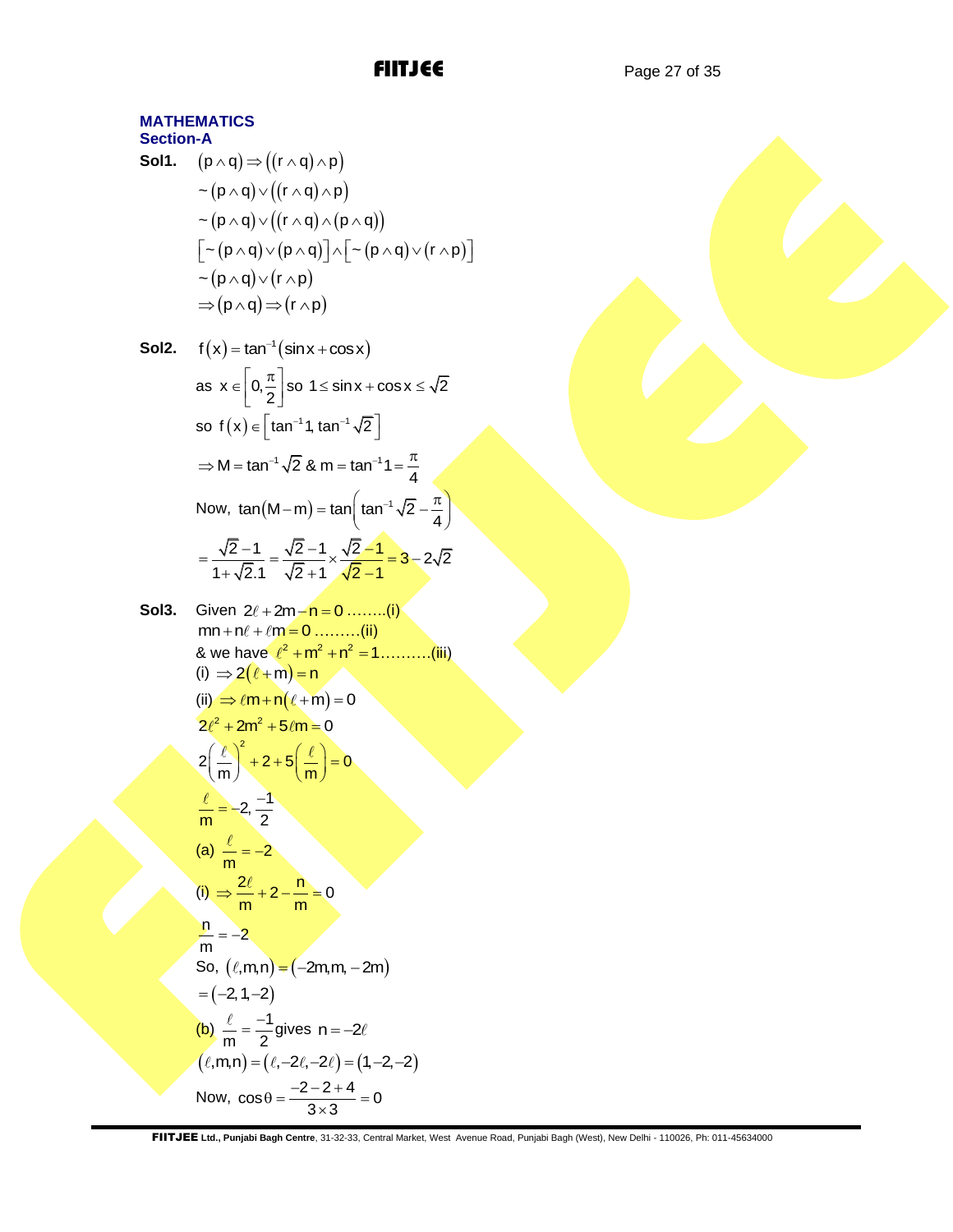$$
\Longrightarrow \theta = \frac{\pi}{2}
$$

**Sol4.**

$$
I = \int_{0}^{1} \frac{\sqrt{x} dx}{(1+x)(1+3x)(3+x)}
$$
  
Put  $x = t^2$  then  $dx = 2t dt$   

$$
I = \int_{0}^{1} \frac{dt}{(1+t^2)(3+t^2)} - \int_{0}^{1} \frac{dt}{(1+3t^2)(3+t^2)}
$$

$$
= \frac{1}{2} \int_{0}^{1} \frac{(3+t^2)-(t^2+1)}{(1+t^2)(3+t^2)} dt + \frac{1}{8} \int_{0}^{1} \frac{(1+3t^2)-3(3+t^2)}{(1+3t^2)(3+t^2)} dt
$$

$$
= \frac{1}{2} \int_{0}^{1} \frac{dt}{1+t^2} - \frac{1}{2} \int_{0}^{1} \frac{dt}{3+t^2} + \frac{1}{8} \int_{0}^{1} \frac{dt}{3+t^2} - \frac{3}{8} \int_{0}^{1} \frac{dt}{1+3t^2}
$$

$$
= \frac{1}{2} (\tan^{-1} t) \Big|_{0}^{1} - \frac{3}{8\sqrt{3}} \Big( \tan^{-1} \frac{t}{\sqrt{3}} \Big)_{0}^{1} - \frac{8}{8\sqrt{3}} \Big( \tan^{-1} \sqrt{3} t \Big)_{0}^{1}
$$

$$
= \frac{\pi}{8} \Big( 1 - \frac{\sqrt{3}}{2} \Big)
$$

**Sol5.** ( )

$$
\lim_{x \to \infty} (\sqrt{x^2 - x + 1} - ax) = b
$$
\n
$$
\lim_{x \to \infty} \left| \frac{x^2 - x + 1 - a^2 x^2}{\sqrt{x^2 - x + 1} + ax} \right| = b
$$
\n
$$
\lim_{x \to \infty} \frac{x^2 (1 - a^2) - x + 1}{\sqrt{x^2 - x + 1} + ax} = b
$$
\nFor existence of limit  $1 - a^2 = 0$  i.e.  $a = 1$  only\n
$$
\lim_{x \to \infty} \frac{1 - x}{\sqrt{x^2 - x + 1} + x} = b
$$
\n
$$
\lim_{x \to \infty} \frac{\frac{1 - x}{\sqrt{x^2 - x + 1} + x}}{\sqrt{1 - \frac{1}{x} + \frac{1}{x^2} + 1}} = b
$$
\n
$$
\Rightarrow b = \frac{-1}{2}
$$
\nSo,  $(a, b) = (1, -\frac{1}{2})$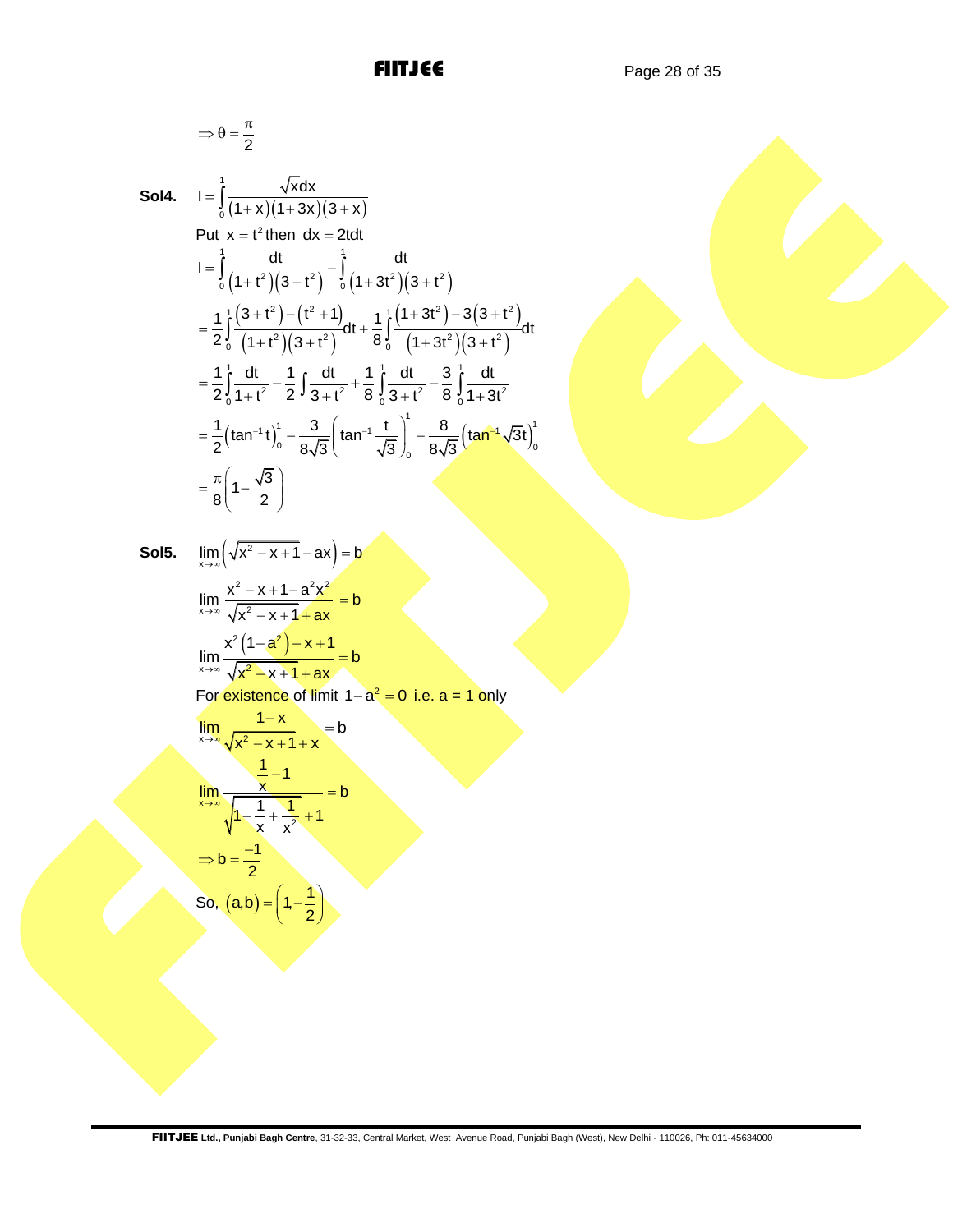$(5,0)$ 

X

(2,3)

Y

 $( -4, 0)$ 

**Sol6.** 
$$
(y-2)^2 = (x-1)
$$
  
\n $2(y-2)\frac{dy}{dx} = 1$   
\n $\Rightarrow \frac{dy}{dx}(2,3) = \frac{1}{2(3-2)} = \frac{1}{2}$   
\nEquation of tangent at P(2)

Equation of tangent at  $P(2,3)$  :  $y-3=\frac{1}{2}(x-2)$  $-3 = \frac{1}{2}(x-2)$  $2y - 6 = x - 2$  $x - 2y + 4 = 0$  $Q(-4,0)$  $R$ equired area =  $((y-2)^2 + 1 - (2y-4))$  $\int_{0}^{3} (1 - \alpha)^2$  $\int_{0}^{3} \left( (y-2)^2 + 1 - (2y-4) \right) dy = 9$ 

 $(2,3) = \frac{1}{2(3-2)}$  $\frac{dy}{dx}(2,3) = \frac{1}{2(2-3)} = \frac{1}{2}$  $\frac{1}{dx}$ (2,3) =  $\frac{1}{2(3-2)}$  =  $\frac{1}{2}$ 

 $(-2)\frac{dy}{dx} =$ 

**Sol7.**

**Sol9.**

L.R. = 
$$
\frac{|3 \times 2 + 4x - 3 - 5|}{\sqrt{3^2 + 4^2}} = \frac{11}{5}
$$
  
Equation of family of parabolas  

$$
(x - h)^2 = \frac{11}{5}(y - k)
$$
  
Differentiate  $2(x - h) = \frac{11}{5} \frac{dy}{dx}$   
Again differentiate  $2 = \frac{11}{5} \frac{d^2y}{dx^2}$   

$$
\frac{11 \frac{d^2y}{dx^2} = 10}{11}
$$

**Sol8.** Equation of the plane will be  $\{\vec{r}\cdot(\hat{i}+\hat{j}+\hat{k})-1\}+\lambda\{\vec{r}\cdot(2\hat{i}+3\hat{j}-\hat{k})+4\}=0$ 

Equation of the plane with be 
$$
\{1 \cdot (1 + 1 + k) - 1\} + 2 \cdot (1 + 3 + k) + 3 = 0
$$
  
\n
$$
\vec{r} \cdot \{(1+2\lambda)i + (1+3\lambda)j + (1-\lambda)k\} + (4\lambda - 1) = 0
$$
\n
$$
\Rightarrow (1+2\lambda)x + (1+3\lambda)y + (1-\lambda)z + (4\lambda - 1) = 0
$$
\n
$$
\Rightarrow 1+2\lambda = 0 \text{ so } \lambda = \frac{-1}{2}
$$
\nHence required equation will be  
\n
$$
\vec{r} \left\{ -\frac{1}{2}j + \frac{3}{2}k\right\} + (-3) = 0
$$
\n
$$
\vec{r} \cdot (j-3k) + 6 = 0
$$
\n
$$
\vec{r} \cdot (j-3k) + 6 = 0
$$
\n
$$
(3x^2 + 4x + 3)^2 - (k+1)(3x^2 + 4x + 3)(3x^2 + 4x + 2) + k(3x^2 + 4x + 2)^2 = 0
$$
\nLet  $3x^2 + 4x + 3 = a$  &  $3x^2 + 4x + 2 = b \Rightarrow b = a - 1$   
\nSo, (i) becomes  $a^2 - (k+1)ab + kb^2 = 0$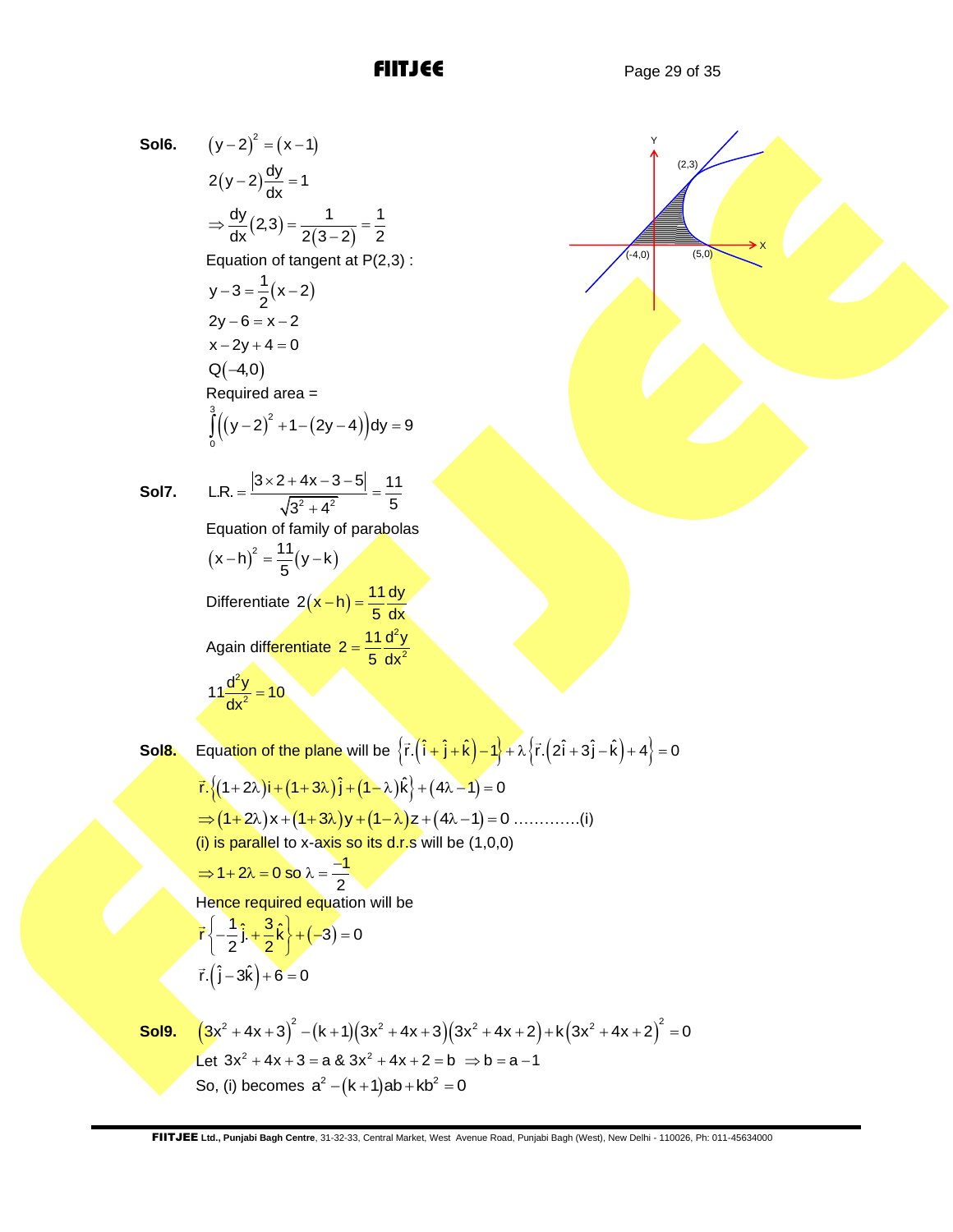(a-kb)(a-b) = 0 ⇒ a = kb or a = b → not possible  
\n⇒ 3x<sup>2</sup> + 4x + 3 = k(3x<sup>2</sup> + 4x + 2)  
\n⇒ 3(k-1)x<sup>2</sup> + 4(k-1)x + 2k-3 = 0  
\nFor real roots D ≥ 0  
\n16(k-1)<sup>2</sup> - 12(k-1)(2k-3) ≥ 0  
\n⇒ k ∈ 
$$
\left\{1,\frac{5}{2}\right\}
$$
  
\nSince k ≠ 1  
\nSo, k ∈  $\left\{1,\frac{5}{2}\right\}$   
\nSince k ≠ 1  
\nSo, k =  $\left\{1,\frac{5}{2}\right\}$   
\nSo, k =  $\left\{1,\frac{5}{2}\right\}$   
\nSo, k =  $\left\{1,\frac{5}{2}\right\}$   
\nSo, k = 1, -8, 8 R → R = R<sub>2</sub>  
\nR<sub>1</sub> → R, R = R<sub>2</sub> → R = R<sub>3</sub>  
\nR<sub>1</sub> → R<sub>2</sub> → R = R<sub>4</sub>  
\n1 0 1  
\n $\left\{x \mid x \mid 2 \quad |x| + 2 \quad |x| + 4 \quad |x| \quad |x| + 2 \quad |x| + 4 \quad |x| + 2 \quad |x| + 4 \quad |x| + 2 \quad |x| + 4 \quad |x| + 2 \quad |x| + 2 \quad |x| + 2 \quad |x| + 2 \quad |x| + 2 \quad |x| + 2 \quad |x| + 2 \quad |x| + 2 \quad |x| + 2 \quad |x| + 2 \quad |x| + 2 \quad |x| + 2 \quad |x| + 2 \quad |x| + 2 \quad |x| + 2 \quad |x| + 2 \quad |x| + 2 \quad |x| + 2 \quad |x| + 2 \quad |x| + 2 \quad |x| + 2 \quad |x| + 2 \quad |x| + 2 \quad |x| + 2 \quad |x| + 2 \quad |x| + 2 \quad |x| + 2 \quad |x| + 2 \quad |x| + 2 \quad |x| + 2 \quad |x| + 2 \quad |x| + 2 \quad |x| + 2 \quad |x| + 2 \quad |x| + 2 \quad |x| + 2 \quad |x| + 2$ 

**Sol12.** Locus of point of intersection of perpendicular tangent will be its director circle & director circle of parabola be its directrix.

Given parabola 
$$
y^2 = 16(x-3)
$$
 so equation of directrix be  $x - 3 = -4$  i.e.,  $x + 1 = 0$   
\n**Sol13.**  $ar(\triangle ABC) = \frac{1}{2} \begin{vmatrix} a & 0 & 1 \\ b & 2b + 1 & 1 \\ 0 & b & 1 \end{vmatrix} = \frac{1}{2} [a(2b + 1-b) + (b^2)] = \frac{1}{2} [ab + a + b^2]$   
\nGiven  $ar(\triangle ABC) = 1$  so  $|ab + a + b^2| = 2$   
\n $\Rightarrow a(b+1) + b^2 = \pm 2$   
\n $a = \frac{-b^2 + 2}{b+1}, \frac{-b^2 - 2}{b+1}$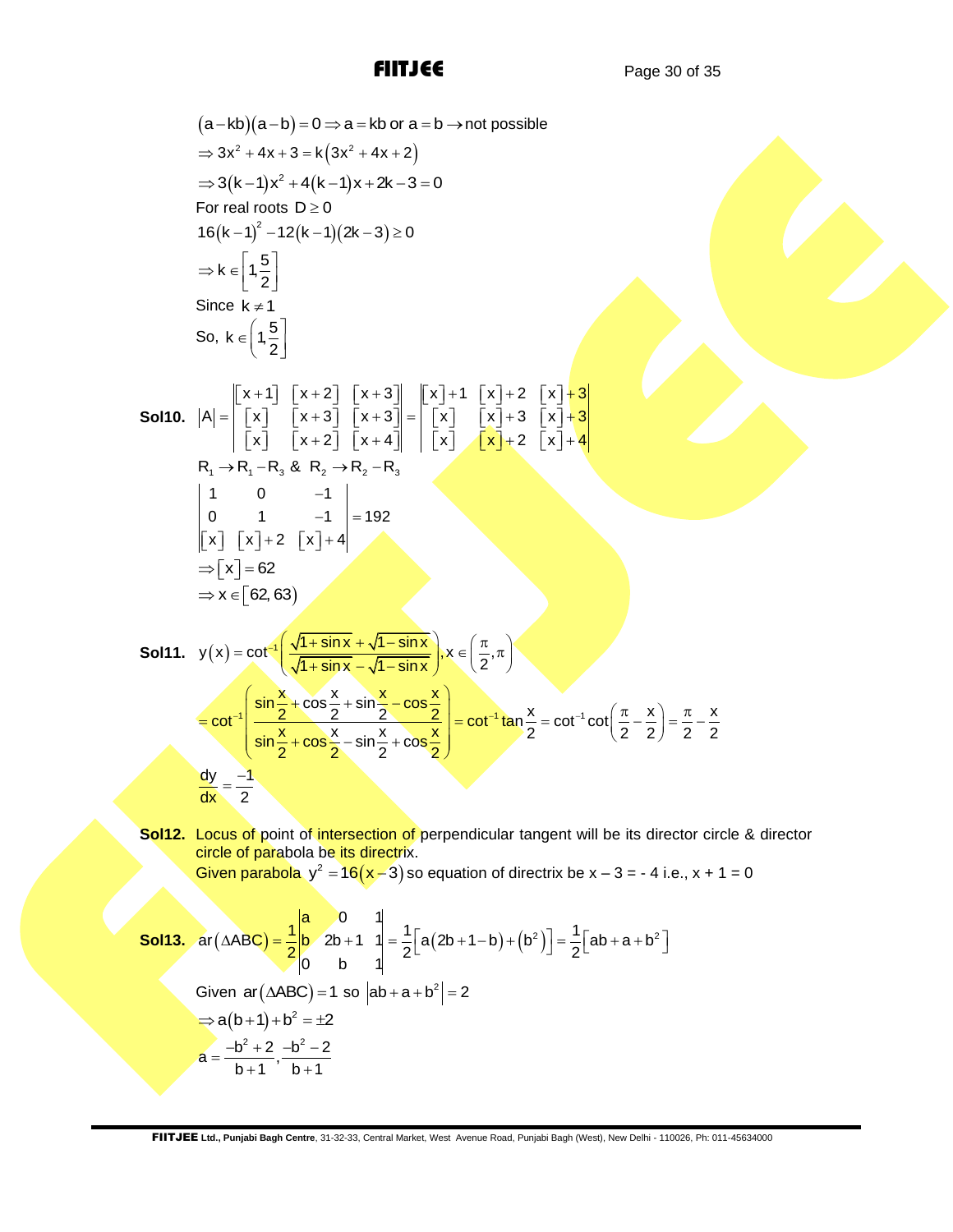C

b

a

x

b

x x

So sum = 
$$
\frac{-2b^2}{b+1}
$$
  
\n**Sol14.**  $x + y + z = 4$   
\n $3x + 2y + 5z = 3$   
\n $9x + 4y + (28 + [\lambda])z = [\lambda]$   
\n $\Delta = \begin{vmatrix} 1 & 1 & 1 \\ 3 & 2 & 5 \\ 9 & 4 & 28 + [\lambda] \end{vmatrix} = 56 + 2[\lambda] - 20 - (84 + 3[\lambda] - 45) + (-6)$   
\n $= -[\lambda] - 9$   
\nIf  $[\lambda] + 9 \neq 0$  then unique solution  
\n $\& \text{if } [\lambda] + 9 = 0 \text{ then } \Delta_1 = \Delta_2 = \Delta_3 = 0$  so infinite solution will exist  
\nHence  $\lambda \in \mathbb{R}$   
\n**Sol15.** Required probability = probability of both getting 0 head or 1 head or 2 head or 3 head  
\n $= \left( {}^3C_0 \left(\frac{1}{2}\right)^{3-0} \left(\frac{1}{2}\right)^0 \right)^2 + \left( {}^3C_1 \left(\frac{1}{2}\right)^{3-1} \left(\frac{1}{2}\right)^1 \right)^2 + \left( {}^3C_2 \left(\frac{1}{2}\right)^{3-2} \left(\frac{1}{2}\right)^3 \right)^2 + \left( {}^3C_3 \left(\frac{1}{2}\right)^{3-3} \left(\frac{1}{2}\right)^3 \right)^2$ 

Sol16. In ABCD, 
$$
\tan \phi = \frac{x}{a+b}
$$
........(i)  
\nIn  $\triangle APC$ ,  $\tan(\theta + \phi) = \frac{x}{b}$ ........(ii)  
\nNow  $\tan \theta = \tan(\theta + \phi - \phi)$   
\n
$$
= \frac{\tan(\theta + \phi) - \tan \phi}{1 + \tan(\theta + \phi) \tan \phi}
$$
\n
$$
\frac{x - x}{b - a + b} = \frac{ax}{a + b}
$$
\ngiven,  $\tan \theta = \frac{1}{2}$  so  $\frac{ax}{b(a+b)+x^2} = \frac{1}{2}$   
\n
$$
\Rightarrow x^2 - 2ax + b(a+b) = 0
$$
\nSol17. Length of box = a - 2x  
\nBreadth = b - 2x  
\nLet volume  $V = (a-2x)(b-2x)x$   
\nFor minimum volume  $\frac{dv}{dx} = 0$   
\n(a-2x)(b-2x)-2(a-2x)x-2(b-2x)x = 0  
\nab-2(a+b)x + 4x^2 - 2ax + 4x^2 - 2bx + 4x^2 = 0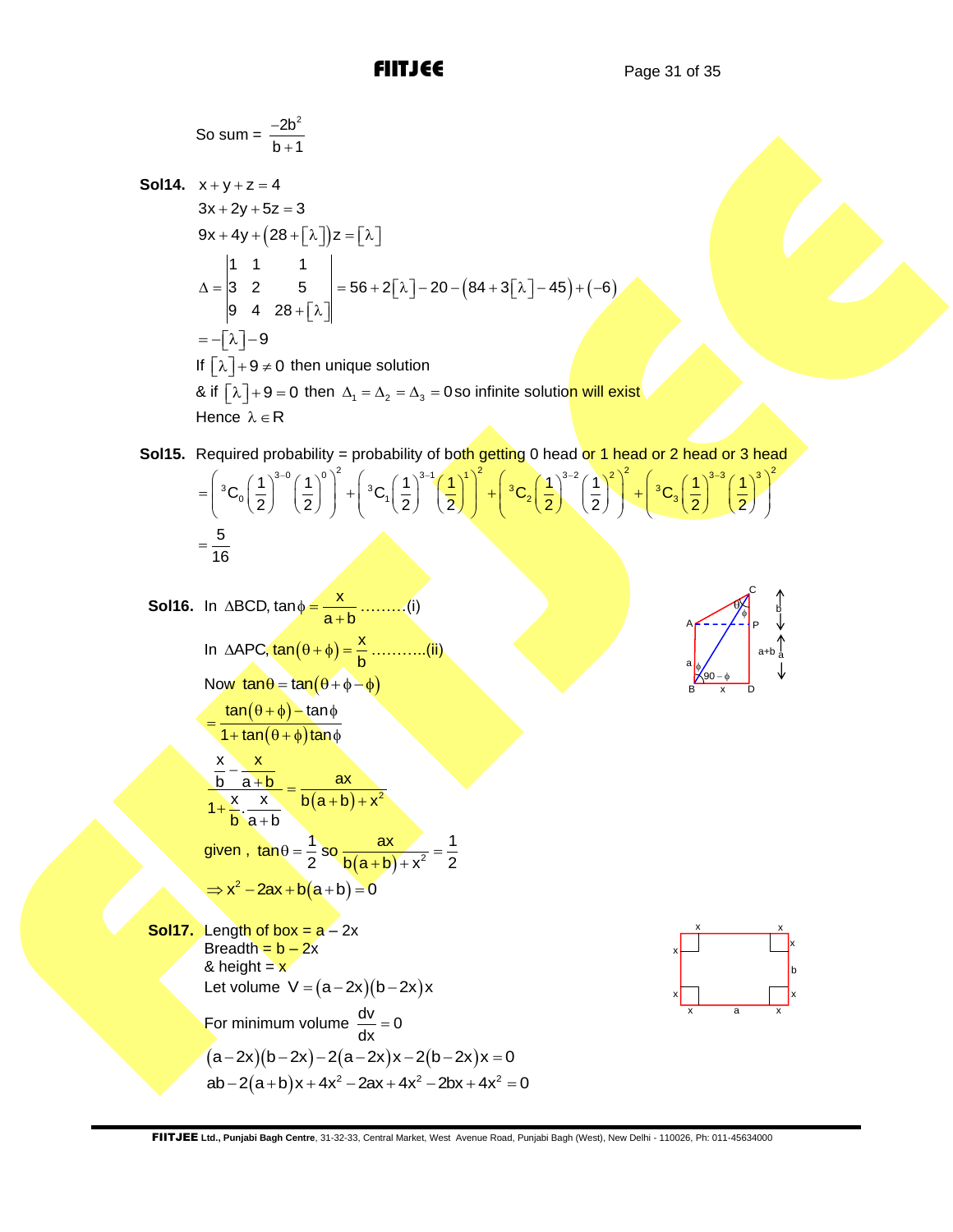$$
12x^{2}-4(a+b)x+ab=0
$$
\n
$$
x = \frac{4(a+b) \pm \sqrt{16(a+b)^{2} - 48ab}}{24} = \frac{4(a+b) \pm 4\sqrt{a^{2} + b^{2} - ab}}{24}
$$
\n
$$
x = (a+b) - \sqrt{a^{2} + b^{2} - ab}/6 \text{ for minimum}
$$
\nSince  $x = \{(a+b) + \sqrt{a^{2} + b^{2} - ab}\}/6$  not possible because maxima occurs

**Sol18.** number of elements in  $A \cap B = 5$  which is  $(0,0)(1,0)(1,1)(1,-1)(2,0)$ Similarly number of elements in  $A \cap C = 5$  which is  $(2,0)(2,2)(1,1)(2,1)(3,1)$ Hence number of relation from  $(A \cap B)$ to  $(A \cap C) = 2^{5 \times 5} = 2^{25}$  $\Rightarrow P = 25$ 

$$
(x-2)^2 + (y-2)^2 = 4
$$
\n(0,0)  
\n(0,0)  
\n(0,0)  
\n(0,0)  
\n(0,0)  
\n(0,0)  
\n(0,0)  
\n(0,0)  
\n(0,0)  
\n(0,0)  
\n(0,0)  
\n(0,0)  
\n(0,0)  
\n(0,0)  
\n(0,0)  
\n(0,0)  
\n(0,0)  
\n(0,0)  
\n(0,0)  
\n(0,0)  
\n(0,0)  
\n(0,0)  
\n(0,0)  
\n(0,0)  
\n(0,0)  
\n(0,0)  
\n(0,0)  
\n(0,0)  
\n(0,0)  
\n(0,0)  
\n(0,0)  
\n(0,0)  
\n(0,0)  
\n(0,0)  
\n(0,0)  
\n(0,0)  
\n(0,0)  
\n(0,0)  
\n(0,0)  
\n(0,0)  
\n(0,0)  
\n(0,0)  
\n(0,0)  
\n(0,0)  
\n(0,0)  
\n(0,0)  
\n(0,0)  
\n(0,0)  
\n(0,0)  
\n(0,0)  
\n(0,0)  
\n(0,0)  
\n(0,0)  
\n(0,0)  
\n(0,0)  
\n(0,0)  
\n(0,0)  
\n(0,0)  
\n(0,0)  
\n(0,0)  
\n(0,0)  
\n(0,0)  
\n(0,0)  
\n(0,0)  
\n(0,0)  
\n(0,0)  
\n(0,0)  
\n(0,0)  
\n(0,0)  
\n(0,0)  
\n(0,0)  
\n(0,0)  
\n(0,0)  
\n(0,0)  
\n(0,0)  
\n(0,0)  
\n(0,0)  
\n(0,0)  
\n(0,0)  
\n(0,0)  
\n(0,0)  
\n(0,0)  
\n(0,0)  
\n(0,0)  
\n(0,0)  
\n(0,0)  
\n(0,0)  
\n(0,0)  
\n(0,0)  
\n(0,0)  
\n(0,0)  
\n(0,0)  
\n(0,0

12x<sup>2</sup>-4(a+b)x+ab=0  
\nx = 
$$
\frac{4(a+b)+\sqrt{16(a+b)^2-48ab}}{24}
$$
 =  $\frac{4(a+b)+\sqrt{a^2+b^2-ab}}{24}$   
\nx =  $\left(a+b-\sqrt{a^2+b^2-ab}/6\right)$  for minimum  
\nSince x =  $\{(a+b)+\sqrt{a^2+b^2-ab}/6\}$  for position  
\nSince x =  $\{(a+b)+\sqrt{a^2+b^2-ab}/6\}$  for position is  
\n(0,0)(1)(1,1)(2,0)  
\nSimilarly number of elements in A∩C = 5 which is  
\n(2,0)(2,2)(1,1)(2,1)(3,1)  
\nHence number of relation from  
\n(A∩B) to (A∩C) = 2<sup>6</sup>° = 2<sup>8</sup>°  
\n⇒ P = 25  
\n**Sol19.**  $(2x-10y^3)dy + ydx = 0$   
\n $\frac{dx}{dy} + \frac{2x}{y} - 10y^2 = 0$   
\n $\frac{dx}{dy} + \frac{2x}{y} - 10y^2 = 0$   
\n $\frac{dx}{dy} + \frac{2x}{y} - 10y^2 = \sqrt{\frac{1}{2}} = \sqrt{\frac{e^{2x}}{y}}$   
\n**Solution** be  $xy^2 = \int 10y^2y^2dy + c = 2y^6 + c$   
\nPut  $x = 0$ ,  $y = 1$  then  $c = 2$   
\nSo, different integral equation will be  $xy^2 = 2y^6 - 2$   
\nNow put  $x = 2$ ,  $y = \beta$  then  $2\beta^2 = 2\beta^5 - 2$   
\nor  $\beta^6 - \beta^2 - 1 = 0$   
\n**Sol20.**  $y = \frac{x^2}{2} + \frac{2}{3}x^3 + \frac{3}{4}x^4 + ......$   
\n $= \left(1 - \frac{1}{2}\right)x^2 + \left(1 - \frac{1}{3}\right)x^3 + \left(1 - \frac{1}{4}\right)x^4 + ......$   
\n $= (x^2 + x^2 + x^4 + ......) + \left(-\frac{x^2}{2} - \frac{x^3}{3} - \frac{x$ 

So120. 
$$
y = \frac{x^2}{2} + \frac{2}{3}x^3 + \frac{3}{4}x^4 + \dots
$$

$$
= \left(1 - \frac{1}{2}\right)x^2 + \left(1 - \frac{1}{3}\right)x^3 + \left(1 - \frac{1}{4}\right)x^4 + \dots
$$

$$
= \left(x^2 + x^3 + x^4 + \dots\right) + \left(-\frac{x^2}{2} - \frac{x^3}{3} - \frac{x^4}{4} + \dots\right)
$$

$$
y = \frac{x^2}{1 - x} + \log(1 - x) + x = \frac{x}{1 - x} + \log(1 - x)
$$
at  $x = \frac{1}{2}, y = 1 + \ln\frac{1}{2} = 1 - \ln 2$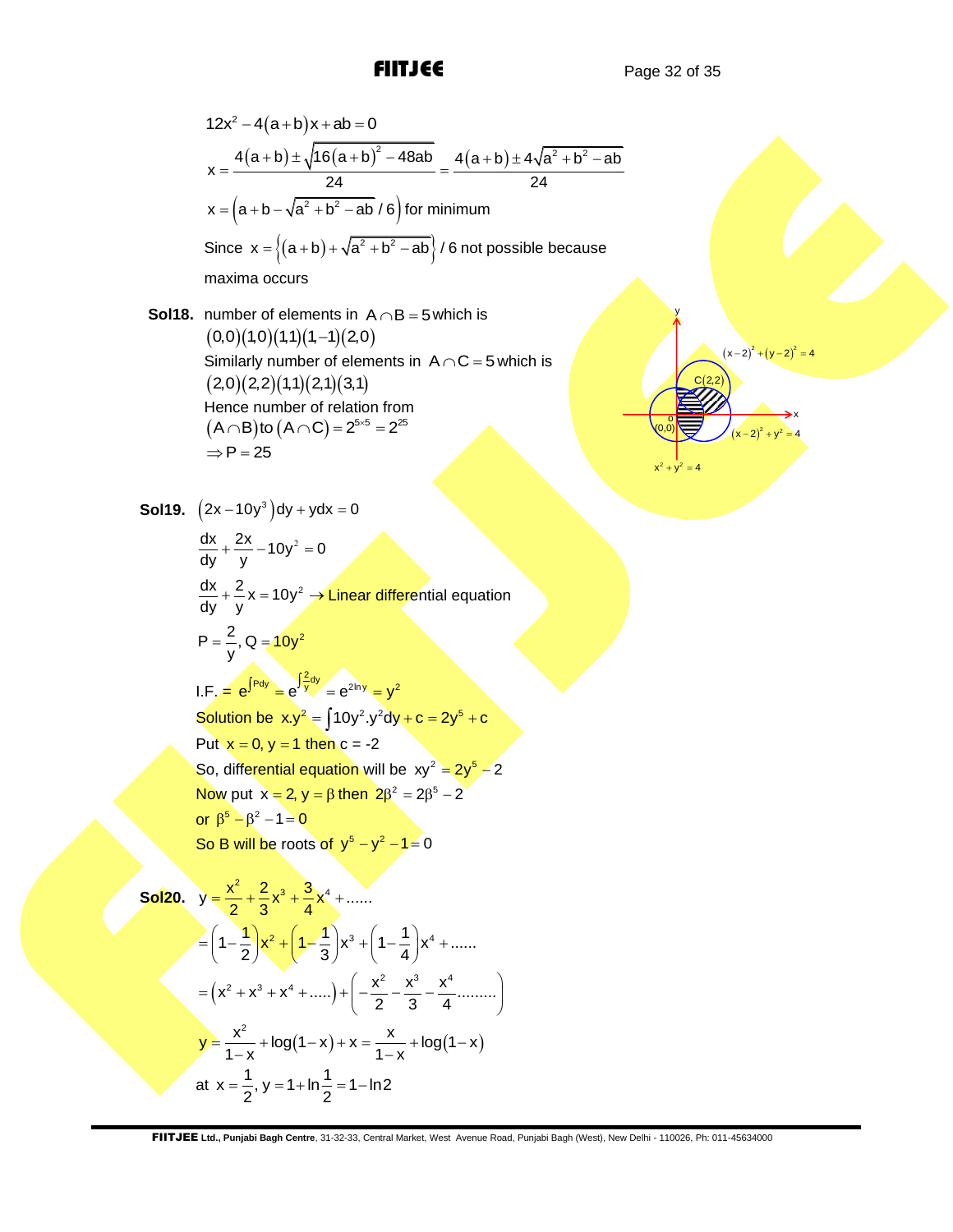$$
e^{y+1} = e^{1-\ln 2+1} = e^{2-\ln 2} = \frac{e^2}{2}
$$

# **Section-B**

**a**<sup>211</sup> = **a**<sup>112</sup><sup>1</sup> = **c**<sup>3</sup><sup>12</sup> = **c**<sup>3</sup><sup>2</sup> = **c**<sup>5</sup> = **c**<sup>5</sup><br> **c**(iii)<sup>2</sup> 0 + **c**x2<sup>4</sup> 0 + **c**x2<sup>4</sup> 0 + **c**<sup>3</sup> 0 + **c**<sup>3</sup> 0 + **c**<sup>3</sup> 0 + **c**<sup>3</sup> 0 + **c**<sup>3</sup> 0 + **c**<sup>3</sup> 0 + **c**<sup>3</sup> 0 + **c**<sup>3</sup> 0 + **c**<sup>3</sup> 0 + **c**<sup>3</sup> 0 + **Sol1.**  $\sin^4 \theta + \cos^4 \theta - \sin \theta \cos \theta = 0$  $\left(\sin^2\theta + \cos^2\theta\right)^2$  $\sin^2 \theta + \cos^2 \theta - \sin \theta \cos \theta = 0$ <br> $\sin^2 \theta + \cos^2 \theta \Big)^2 - 2 \sin^2 \theta \cos^2 \theta - \sin \theta \cos \theta = 0$  $\frac{(2\sin\theta\cos\theta)^2}{2} - \frac{2\sin\theta\cos\theta}{2} + 1 = 0$  $-\frac{(2\sin\theta\cos\theta)^2}{2}-\frac{2\sin\theta\cos\theta}{2}+1=0$  $\sin^2 2\theta + \sin 2\theta - 2 = 0$  $\sin 2\theta = 1 \dots \dots \dots (i)$ as  $\theta \in [0, 4\pi]$  so  $2\theta \in [0, 8\pi]$ (i)  $2\theta = \frac{\pi}{2}, \frac{5\pi}{2}, \frac{9\pi}{2}, \frac{18\pi}{2}$  $\theta = \frac{\pi}{6}, \frac{5\pi}{6}, \frac{9\pi}{6}, \frac{18\pi}{6}$  $\frac{\pi}{4}, \frac{5\pi}{4}, \frac{9\pi}{4}, \frac{18\pi}{4}$  $\theta = \frac{\pi}{4}, \frac{5\pi}{4}, \frac{9\pi}{4}, \frac{18\pi}{4}$ So sum =  $7\pi$  = s Hence  $\frac{8s}{\pi} = 56$ 

**Sol2.**  $S = \{1,2,3,4,5,6,9\}$ 

> Elements of type 3n → 3,6,9 Type  $3n+1 \rightarrow 1,4$  $3n + 2 \rightarrow 2.5$

Number of subset of S containing one element which are not divisible by  $3 = {}^{2}C_{1} + {}^{2}C_{1} = 4$  number of subset of S containing two numbers whose sum is not  $3 = -C_1 + C_1 = 4$  humber or subset or S containing<br>divisible by  $3 = {}^3C_1 \times {}^2C_1 + {}^3C_1 \times {}^2C_1 + {}^2C_2 + {}^2C_2 = 14$ 

Number of subset of S containing 3 elements whose sum is not divisible by Number of subset of S containing 3 elements whose sum is no<br>3 =  ${}^{3}C_{2} \times {}^{2}C_{1} + {}^{3}C_{2} \times {}^{2}C_{1} + {}^{2}C_{2} \times {}^{3}C_{1} + {}^{2}C_{2} \times {}^{3}C_{1} + ({}^{2}C_{2} \times {}^{2}C_{1}) \times 2 = 22$ 

Number of subset containing 4 elements whose sum is not divisible by 3 Number of subset containing 4 elements whose sum is not d<br>=  ${}^3C_2 \times {}^4C_1 + {}^3C_2 ({}^2C_2 + {}^2C_2) + ({}^3C_1 \times {}^2C_1 \times {}^2C_2) \times 2 = 14$ 

Number of subset of  $S$  containing 6 elements = 4 Hence total subset  $= 80$ 

**Sol3.** Slope of C<sub>1</sub>C<sub>2</sub>  $C_1C_2 = \frac{3}{4} = \tan \theta$ By parametric form  $C_1(1+5\cos\theta, 2+5\sin\theta)$ &  $C_2$  (1 – 5cos $\theta$ , 2 – 5sin $\theta$ ) & C<sub>2</sub>(1-5cos $\theta$ , 2-5sin $\theta$ )<br>C<sub>1</sub>(1+5× $\frac{4}{5}$ .2+5× $\frac{3}{5}$ )& C<sub>2</sub>(1-5× $\frac{4}{5}$ .2-5× $\frac{3}{5}$ & C<sub>2</sub>(1-5cos $\theta$ , 2-5sin $\theta$ )<br>C<sub>1</sub>(1+5× $\frac{4}{5}$ .2+5× $\frac{3}{5}$ )& C<sub>2</sub>(1-5× $\frac{4}{5}$ .2-5× $\frac{3}{5}$ )<br>C<sub>1</sub>(5, 5)& C<sub>2</sub>(-3, -1) By parametric form C<sub>1</sub> (1+5cos $\theta$ , 2+5sin $\theta$ )<br>
& C<sub>2</sub> (1-5cos $\theta$ , 2-5sin $\theta$ )<br>
C<sub>1</sub> (1+5× $\frac{4}{5}$  2+5× $\frac{3}{5}$ ) & C<sub>2</sub> (1-5× $\frac{4}{5}$  2-5× $\frac{3}{5}$ )<br>
C<sub>1</sub> (5, 5) & C<sub>2</sub> (-3, -1)<br>  $\Rightarrow \alpha = 5$ ,  $\beta = 5$ ,  $\tau = -3$ ,  $\delta = -1$ 

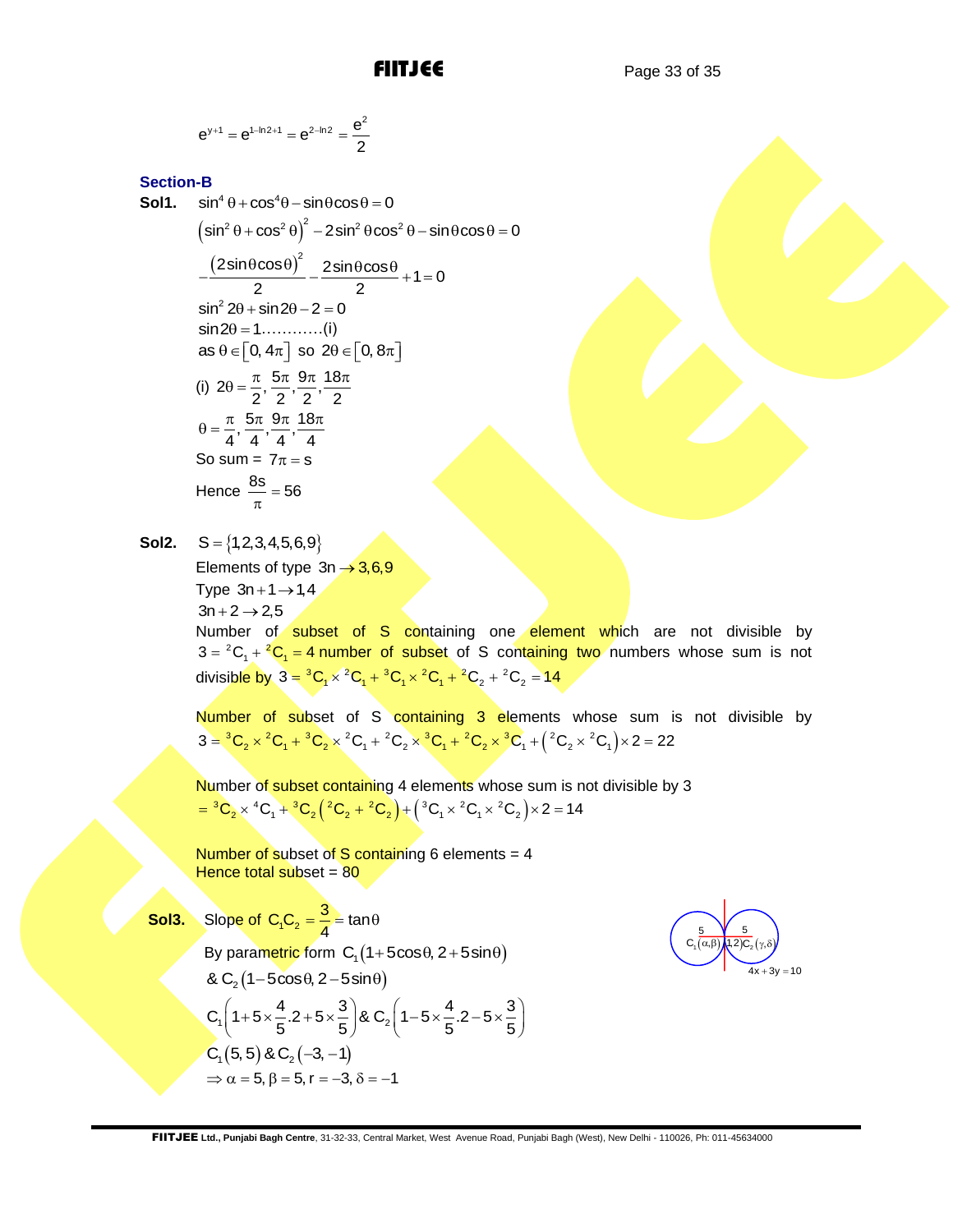$\hat{i} - \hat{i} + \hat{k}$  $2i - j + k$ 

 $2x - y + z + 3 = 0$ 

So, 
$$
|(α+β)(r+δ)| = 40
$$
  
\nSo14.  $3 \times 7^{22} + 2 \times 10^{22} - 44 = 3 \times (1+6)^{22} + 2(1+9)^{22} - 44$   
\n $= 3[1 + {^{22}C_1 \times 6 + {^{22}C_2 \times 6^2 + {^{22}C_3 \times 6^3 + ..... + {^{22}C_2 \times 6^2}}}]$   
\n $+2[1 + {^{22}C_1 \times 9 + {^{22}C_2 \times 9^2 + {^{22}C_3 \times 9^3 + ..... + {^{22}C_2 \times 9^2}}}] - 44$   
\n $= 18[ {^{22}C_1 + {^{22}C_2 \times 6 + {^{22}C_3 \times 9^2 + ..... + {^{22}C_2 \times 8^2}}}]$   
\n $= -39$  on division by 18  
\n $= (-54+15)$  on division by 18 = 15  
\nSo15. Normal vector to the given plane be  
\n $2\hat{i} - \hat{j} + 3\hat{k}$  so  
\nEquation of line QS:  
\n $\frac{x-1}{2} = \frac{y-3}{-1} = \frac{z-4}{1} = \lambda$   
\nSo, let P(2λ + 1, -λ + 3, λ + 4)  
\nNow P lies on given plane so  
\n $6\lambda + 6 = 0$  or  $\lambda = -1$   
\nSo, R(3,5, -4)  
\nS6, R(3,5, -4)  
\nS6, R(3,5, -4)  
\nS6<sup>2</sup> = 72  
\nSo16.  $\Sigma P(x) = 1 \Rightarrow k + 2k + 2k + 3k + k = 1$  so  $k = \frac{1}{9}$   
\nNow,  $P(\frac{1 \times x < 4}{x/3}) = P(\frac{x = 2}{P(x/3)}) = \frac{\frac{2k}{9k} + \frac{2k}{9k}}{9k + \frac{2k}{9k}} = \frac{2}{3}$   
\nSo, 5P =  $\lambda k$  gives  $\frac{10}{3} = \lambda \times \frac{1}{9} \Rightarrow \lambda = 30$   
\nS017. Let z

and 
$$
(z_1 - z_2) = \frac{1}{4}
$$
 gives  $\frac{z_1}{x_1 - x_2} = 1$  or  $y_1 - y_2 = x_1 - x_2$ ........  
also  $|z - 3| = \text{Re}(z)$  gives  $\sqrt{(x - 3)^2 + y^2} = x$   
or  $y^2 - 6x + 9 = 0$ ........(ii)  
as  $z_1 \& z_2$  lies on (ii) so  $y_1^2 - 6x_1 + 9 = 0$ ........(iii)